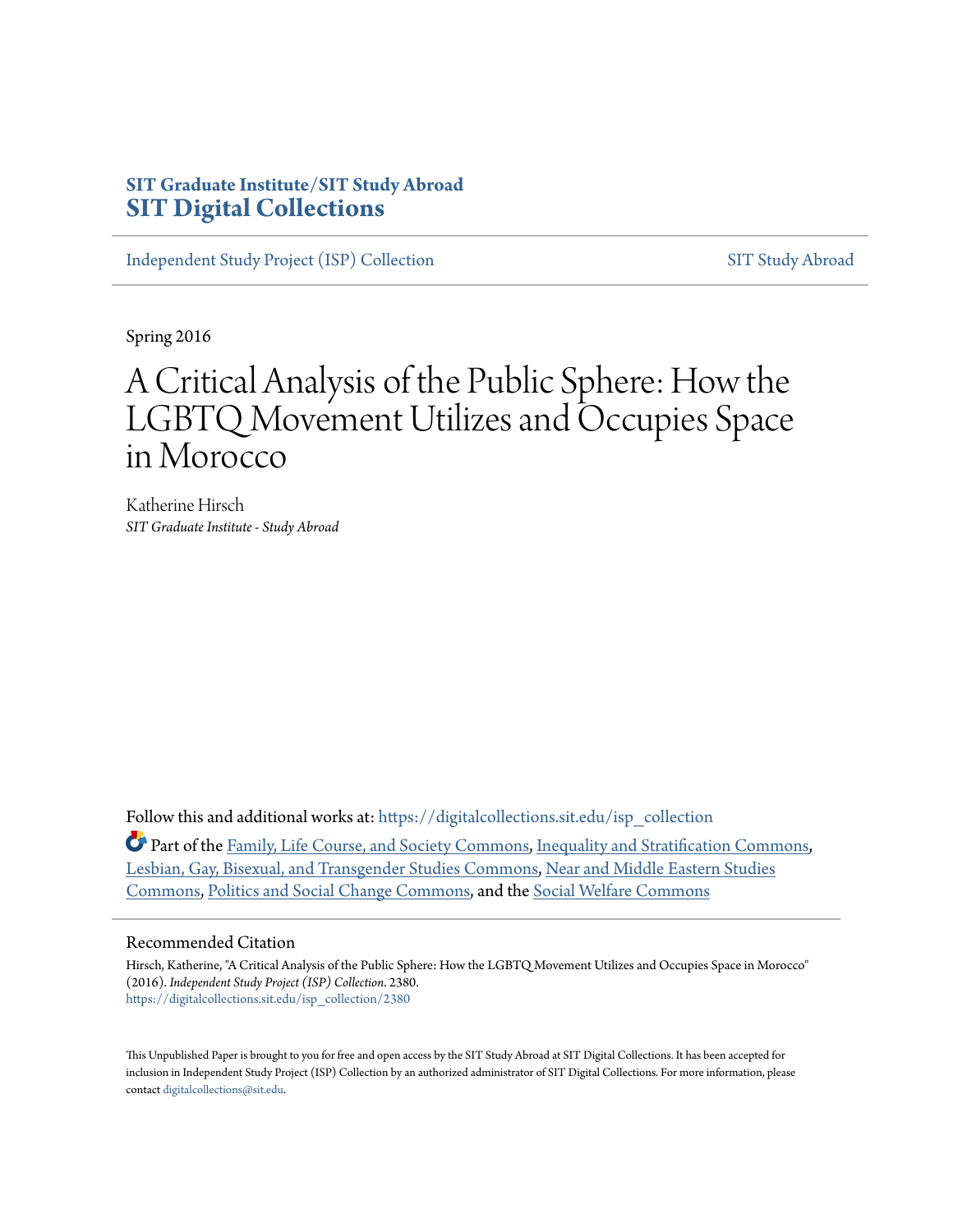# **A Critical Analysis of the Public Sphere**

*How the LGBTQ movement utilizes and occupies space in Morocco*

Hirsch, Katherine

Academic Director: Belghazi, Taieb Advisor: Ksikes, Driss

> Tufts University International Relations

Africa, Morocco, Rabat

Submitted in partial fulfillment of the requirements for MOR: Multiculturalism and Human Rights, SIT Study Abroad, Spring 2016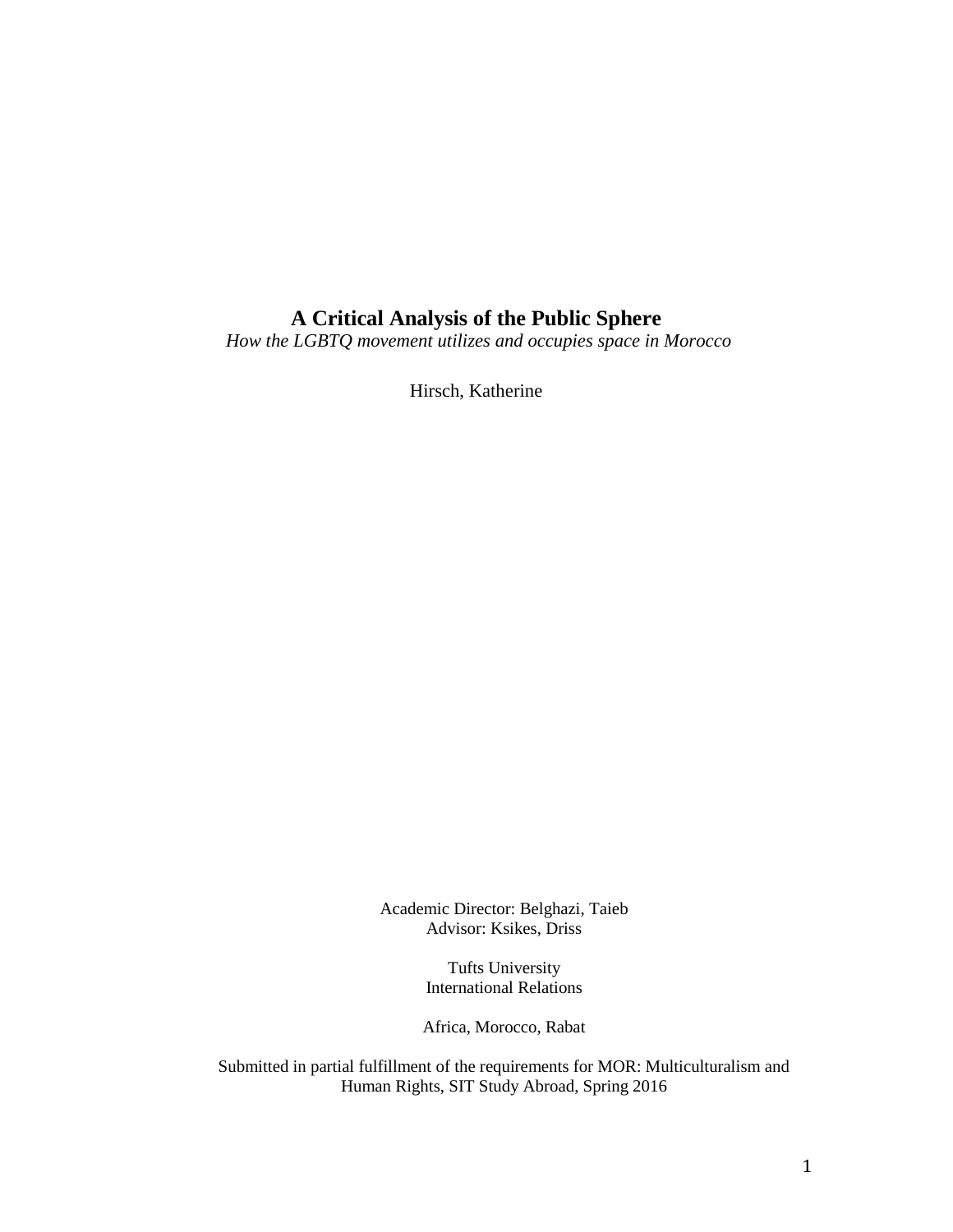# **Table of Contents**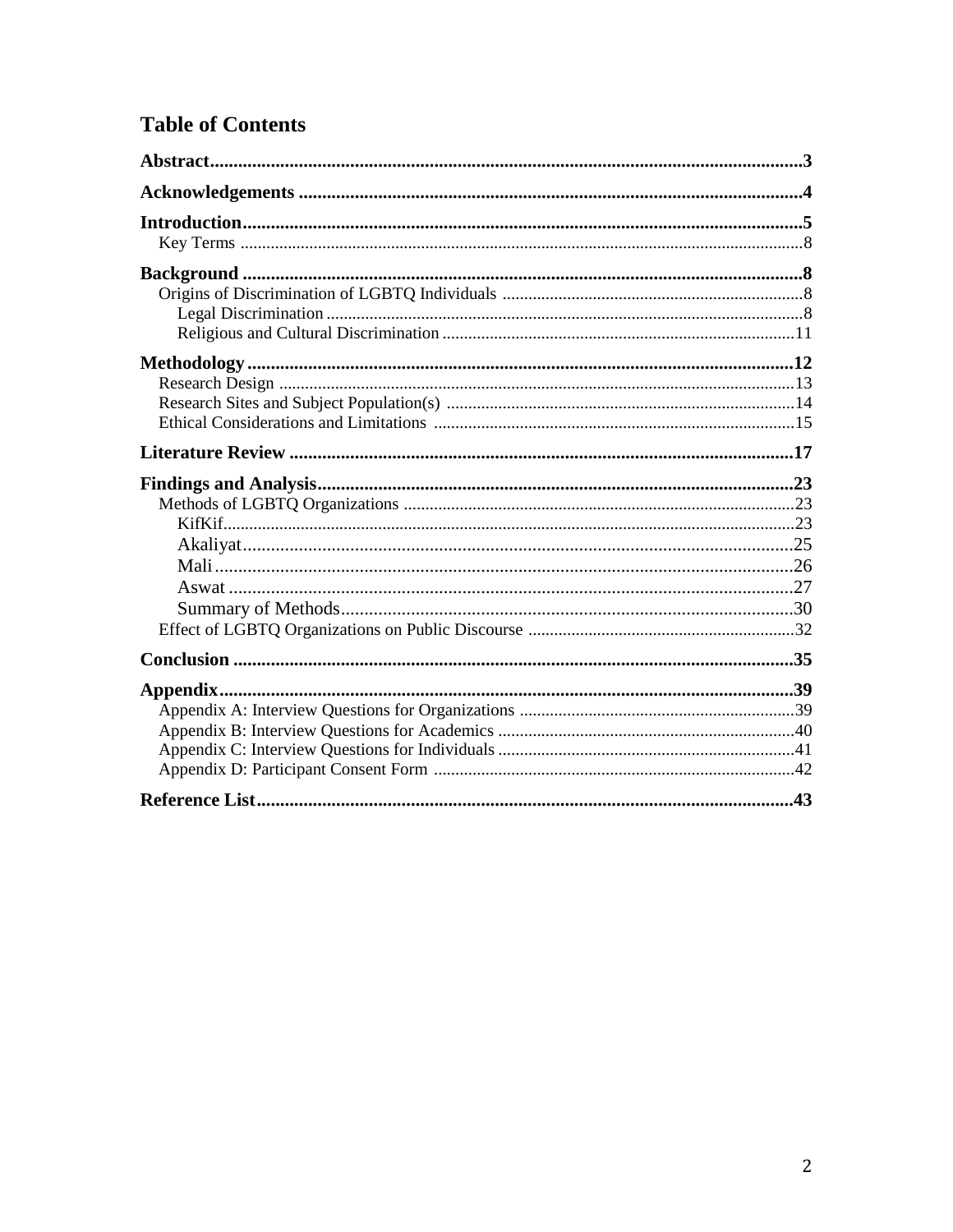# **Abstract**

This paper examines the nature of the LGBTQ movement in Morocco in relation to the theoretical concept of the public sphere. Specifically, it explores what spaces LGBTQ organizations, which do not have access to the public sphere in Morocco, occupy in order to pursue activism. Theory surrounding the public sphere and collective social movements is very much based on a Western perspective, despite claims of universalism. Western theory defines modern social movements by collective action, a unified movement, occupying and the public sphere as a site of resistance. However, this fails to recognize the fact that many people in semi-authoritarian and repressive states are deprived of the ability to access collective, or even public, forms of political dissent. This scholarly work will attempt to address the LGBTQ movement and how it operates separate from such Western conceptions by exploring the tactics and actions of LGBTQ organizations. Furthermore, the paper will explore if the actions of these organizations have an impact on the public sphere and discourse in Morocco.

### **Key Words**

Public and Social Welfare Gender Studies Law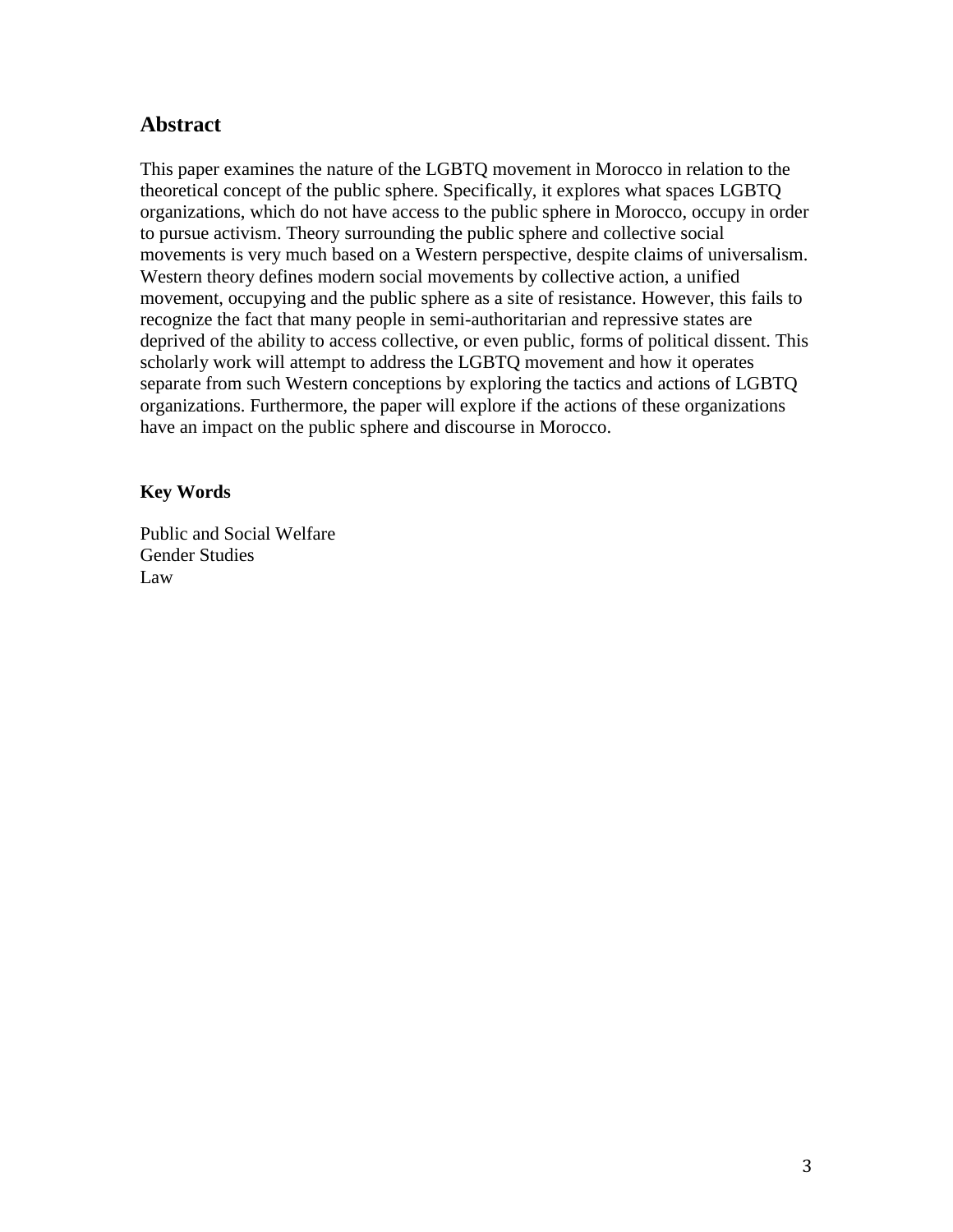# **Acknowledgements**

I would like to thank the SIT: Mutliculturalism and Human Rights Program and the Center for Cross Cultural Learning (CCCL) for giving me the opportunity to pursue this topic. Furthermore, I would like to thank my advisor, Driss Ksikes and my academic director, Taieb Belghazi for guiding me and providing resources to supplement my research. Finally, I would like to thank my participants and interviewees for being so cooperative, understanding and accommodating throughout this process.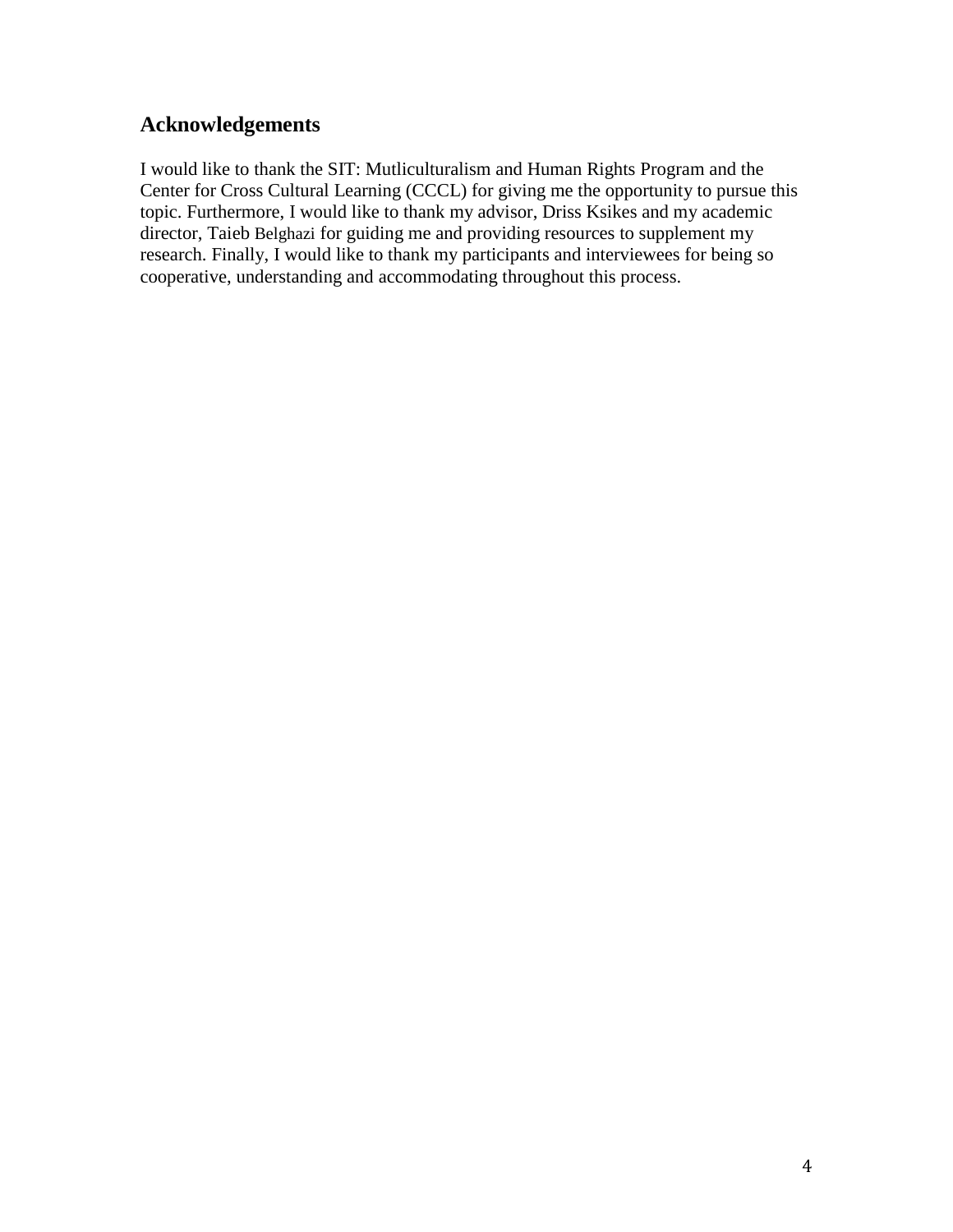#### **Introduction**

It is difficult to live openly in a country where your mere existence is a crime. It is even more difficult when you are not given access to a space to advocate for the right to exist. Such is the case for the LGBTQ community in Morocco. Article 489 of the Moroccan Penal Code states, "an indecent act or act against nature" with a member of the same sex is punishable with six months to three years in prison. In addition to imprisonment, LGBTQ individuals may have to pay anywhere from 200 to 1,000 dirhams for committing these "indecent acts" (Moroccan Government, 1962).

Officially, Article 489 criminalizes homosexual acts. Tacitly, the law also prohibits any form of collective action in support of homosexuality and rights for the LGBTQ community. This serves as a serious hindrance to the emergent LGBTQ movement in Morocco. Because LGBTQ organizations in Morocco lack the ability to operate or speak freely in the public sphere, they must seek out alternative spaces in which to do so.

The purpose of this study is to examine the nature of the spaces the LGBTQ movement occupies in Morocco. This study will also explore the ways in which the LGBTQ movement utilizes such spaces in order to engage in activism. Explicitly, this research will attempt to answer and validate the following questions and propositions:

**Research Question One (RQ1):** What spaces do LGBTQ organizations and occupy in Moroccan society?

**Proposition One (P1):** As Article 489 criminalizes homosexuality in Morocco the LGBTQ community has little access to the public sphere. LGBTQ organizations are unable to operate and protest freely. Gathering in a collective and organized fashion, therefore, must be done discretely and using alternative spaces. Such spaces can be physical, such as coffee houses or apartments or virtual, through Facebook pages, groups and online magazines.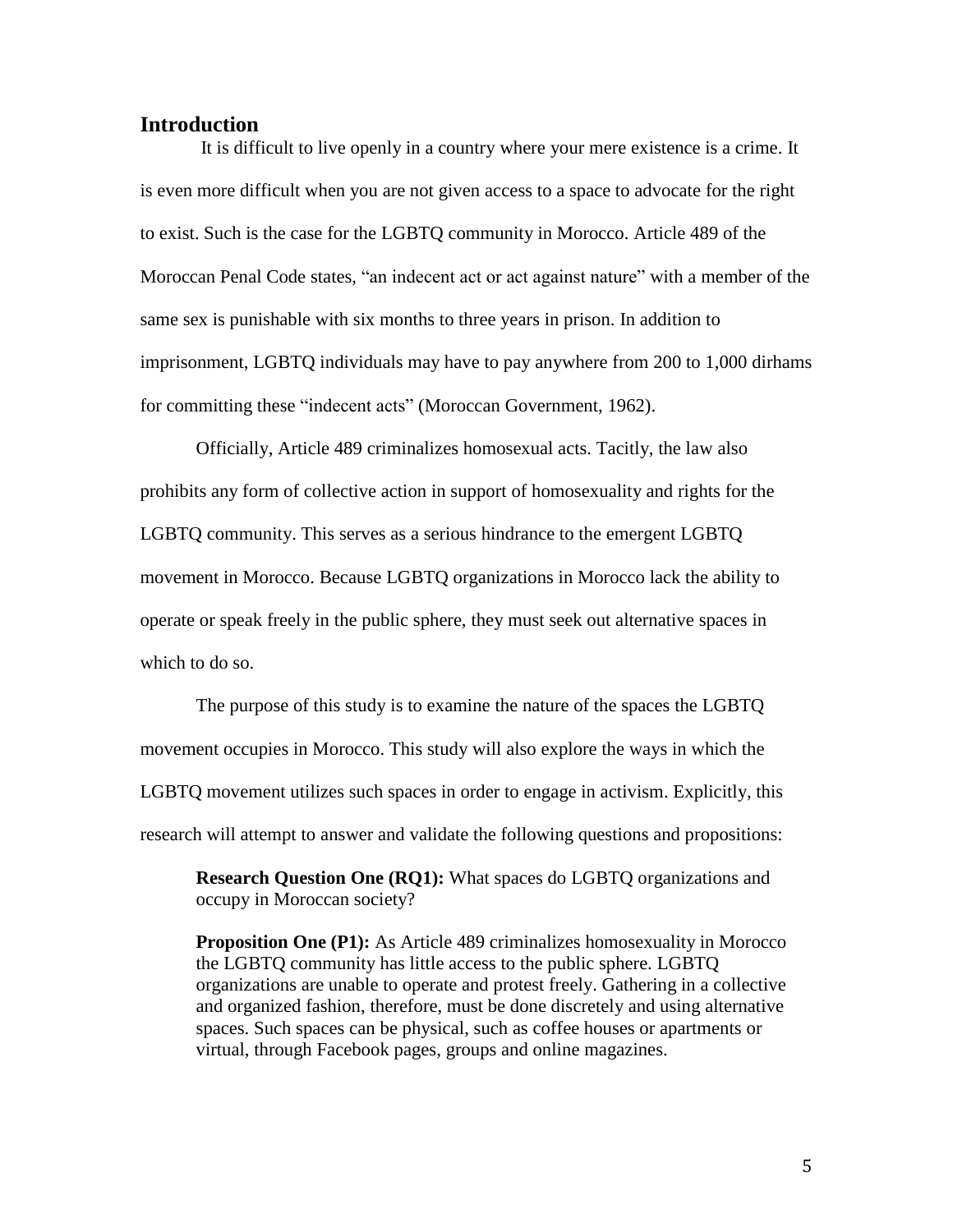**Research Question Two (RQ2):** What methods does the LGBTQ movement use in order engage in activism and influence public discourse?

**Proposition Two (P2):** The LGBTQ movement pursues activism in a multitude of ways. Organizations have online magazines, Twitters and Facebook pages, which they use to disseminate information on LGBTQ issues in Morocco. Furthermore, LGBTQ groups hold private meetings to engage in discourse, create partnerships and to organize manifestations.

**Research Question Three (RQ3):** Do the actions of the LGBTQ movement impact public discourse and the public sphere?

**Proposition Three (P3):** In the past few years there activity surrounding LGBTQ activism in Morocco has increased. New groups have been formed, and discourse surrounding LGBTQ rights has increased. Such discourse has, in some ways, begun to permeate the public sphere. However, due to the semi-authoritarian nature of the Moroccan government, the ability to use the public sphere as a site of resistance is limited.

In order to answer these questions, I will first provide a brief background on the

origins of Article 489, and the religious and historical discrimination of LGBTQ

individuals in Morocco. Such information will serve to elucidate the reasons why public

discourse surrounding LGBTQ rights is so limited, and why the LGBTQ movement is

unable to occupy and operate in the public sphere.

Following this, I will outline the methods I employed to explore the LGBTQ movement. This included interviewing members of the four most prominent LGBTQ organizations in Morocco: KifKif, Mali, Akaliyat and Aswat, to see the spaces in which they operate and the tactics they employ to resist the state. In addition to interviews with these organizations, I also spoke to a number of LGBTQ identifying individuals in order to gain a better understanding of how these organizations are perceived. Finally, I interviewed Dr. Mokhtar El Harras, an academic conducting research surrounding the public sphere and social movements, in order to gain a better understanding of how modern social movements operate given the nature of the public sphere in Morocco.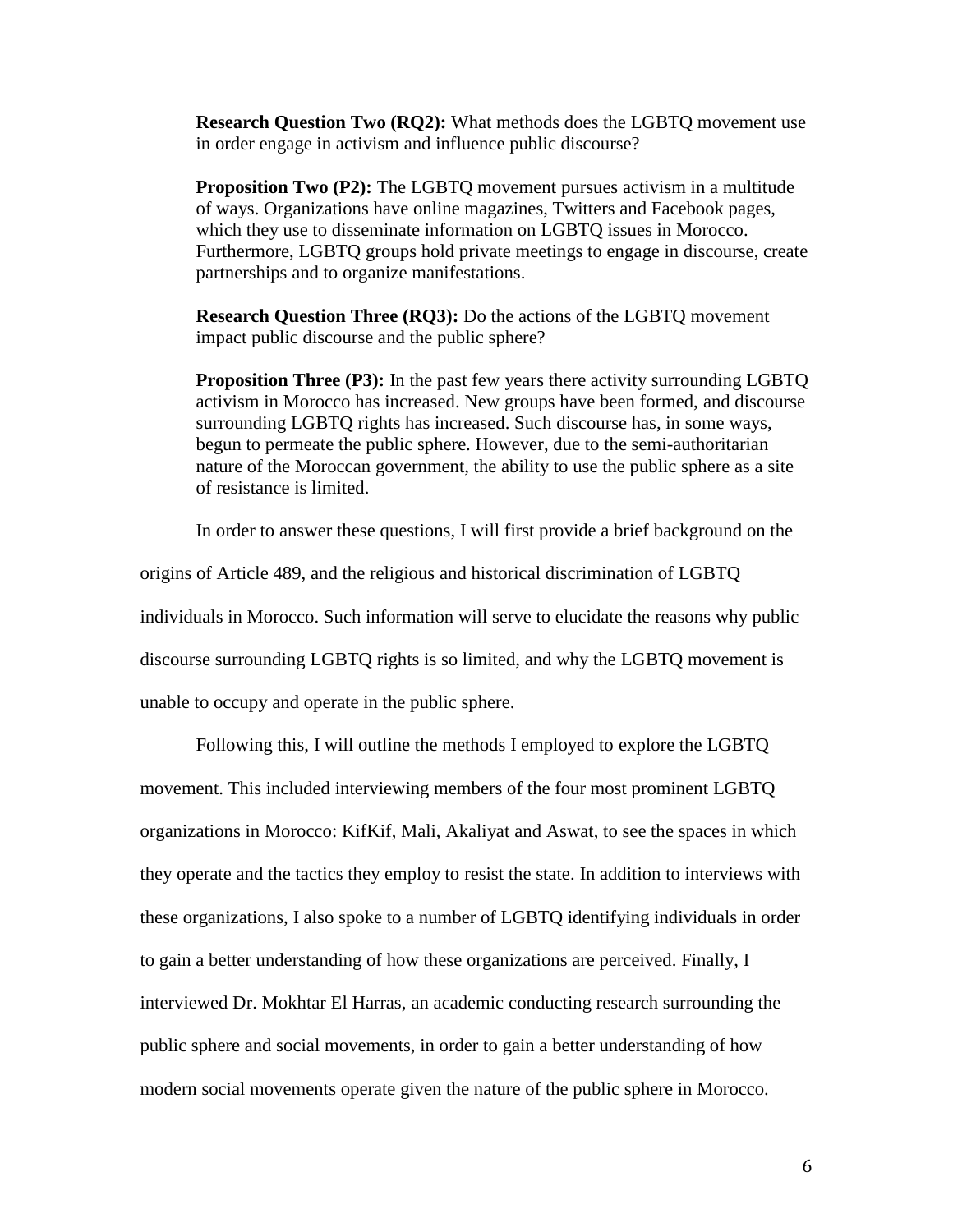I will also provide a comprehensive analysis of the theory of the public sphere, as outlined by Jürgen Habermas in "The Structural Transformation of the Public Sphere." Such a theory provides an important framework to analyze how actors occupy space as a site of resistance. However, it has garnered much criticism due to its Western-centric nature and its failure to recognize the ways in which marginalized groups are excluded from the public sphere. Scholars Nancy Fraser, Michael Warner, Asef Bayat, and Mathieu Hilgers all outline the problems with Habermas' theory of the public sphere. However, it is important to note such issues do not invalidate the theory as a whole. By recognizing the shortcomings of the theory and employing additional terminology to mitigate these shortcomings, I will attempt to contextualize the theory of the public sphere and use it to analyze the behavior of the four main LGBTQ organizations in Morocco.

Such an analysis will show that the LGBTQ movement in Morocco is extremely limited by the inability to utilize the public sphere as a site of resistance. Because of this, the movement has to operate with relative anonymity. It occupies alternative sites, both physical and virtual, in order to resist the state and advocate for Moroccan LGBTQ rights. Such tactics have managed to impact the public discourse in a number of ways, including an increase in difficulty in convicting individuals under Article 489. However, despite this impact, whether the movement will ever be able to fully and freely operate within the public sphere remains uncertain.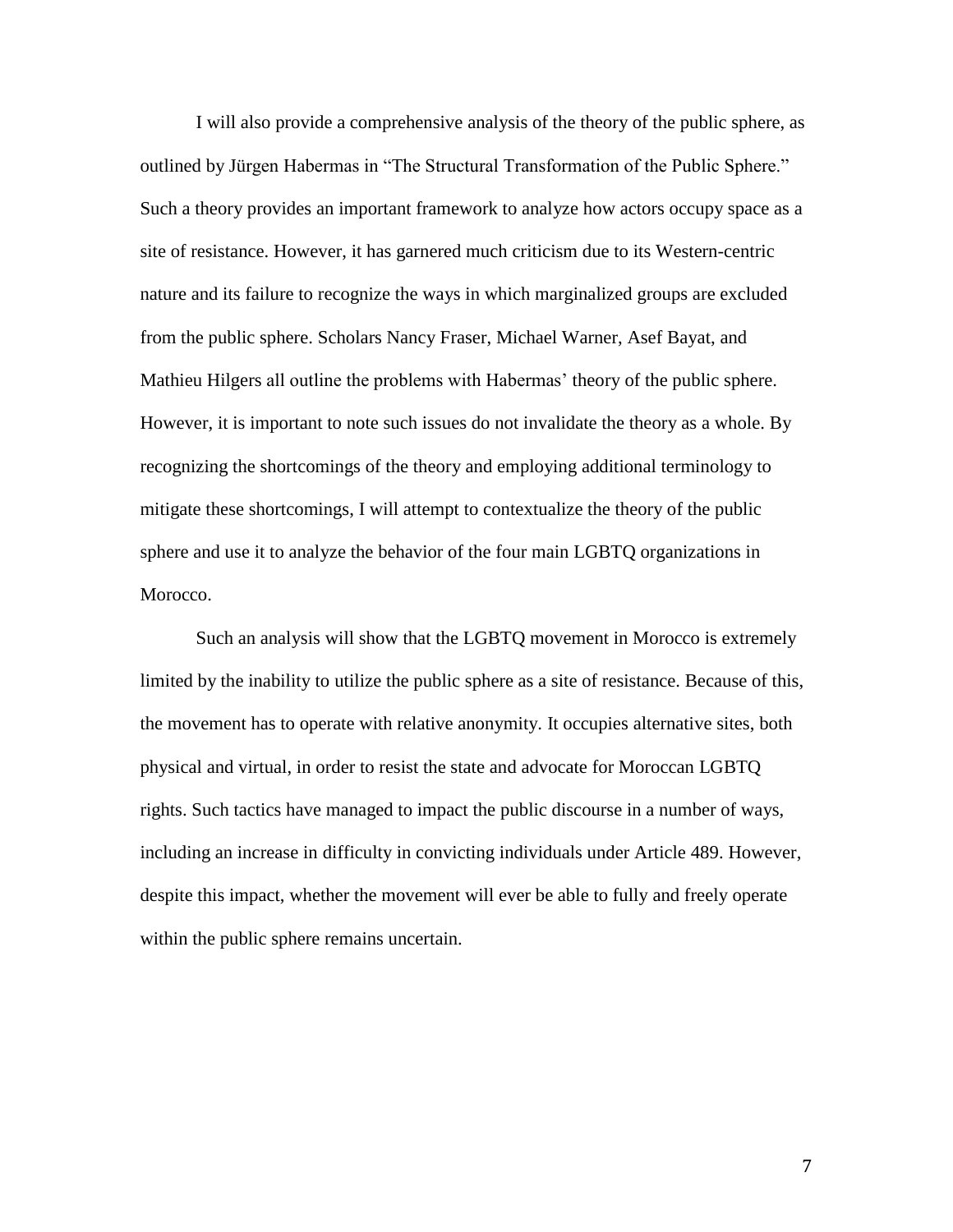#### **Key Terms**

### *Public Sphere*

Jürgen Habermas defines the public sphere as a space in which private individuals come together to discuss public matters relating to the common good (Habermas, 1989). I will use the term to describe public spaces such as the street, schools, shops, and cafes, that the LGBTQ community does not have access to. By this, I mean they cannot speak about matters concerning the LGBTQ movement in these spaces without fear of persecution.

#### *(Subaltern) Counterpublic* / *Alternative Spaces*

Nancy Fraser defines a (subaltern) counterpublics as "parallel discursive arenas where members of subordinated social groups invent and circulate counterdiscourses, which permit them to formulate oppositional interpretations of their identities, interests and needs" (Fraser, 1990, p. 67). I will use this term counterpublic, as well as the phrase 'alternative space', to describe the spaces LGBTQ organizations occupy as a result of being marginalized and excluded from the public sphere.

#### *Semi-Authoritarian / Hybrid Regime*

Mathieu Hilgers defines many states in the Middle East North Africa (MENA) region as semi-authoritarian or hybrid regimes. Essentially, this describes a government that maintains the façade of democratic institutions and pluralism but also has authoritarian characteristics. I will use the two phrases interchangeably when describing the Moroccan state.

### *LGBTQ*

LGBTQ is an acronym that has its roots in the Western gay rights movement meaning "Lesbian, Gay, Bisexual, Transgender, Queer." I will use this term to describe the nature of the gay movement due to its applicability and use by gay organizations and individuals in Morocco. However, it is important to note the Western origins of the term itself and acknowledge the meaning of the term is very different outside of a Western context.

### **Background**

### *Origins of Discrimination Against LGBTQ Individuals: Legal Discrimination*  Much of the stigmatization of the LGBTQ community in Morocco can be

attributed to Article 489 of the Moroccan Penal Code written in 1962. The article reads,

"any person who commits lewd or unnatural acts with an individual of the same sex shall

be punished with a term of imprisonment of between six months and three years and a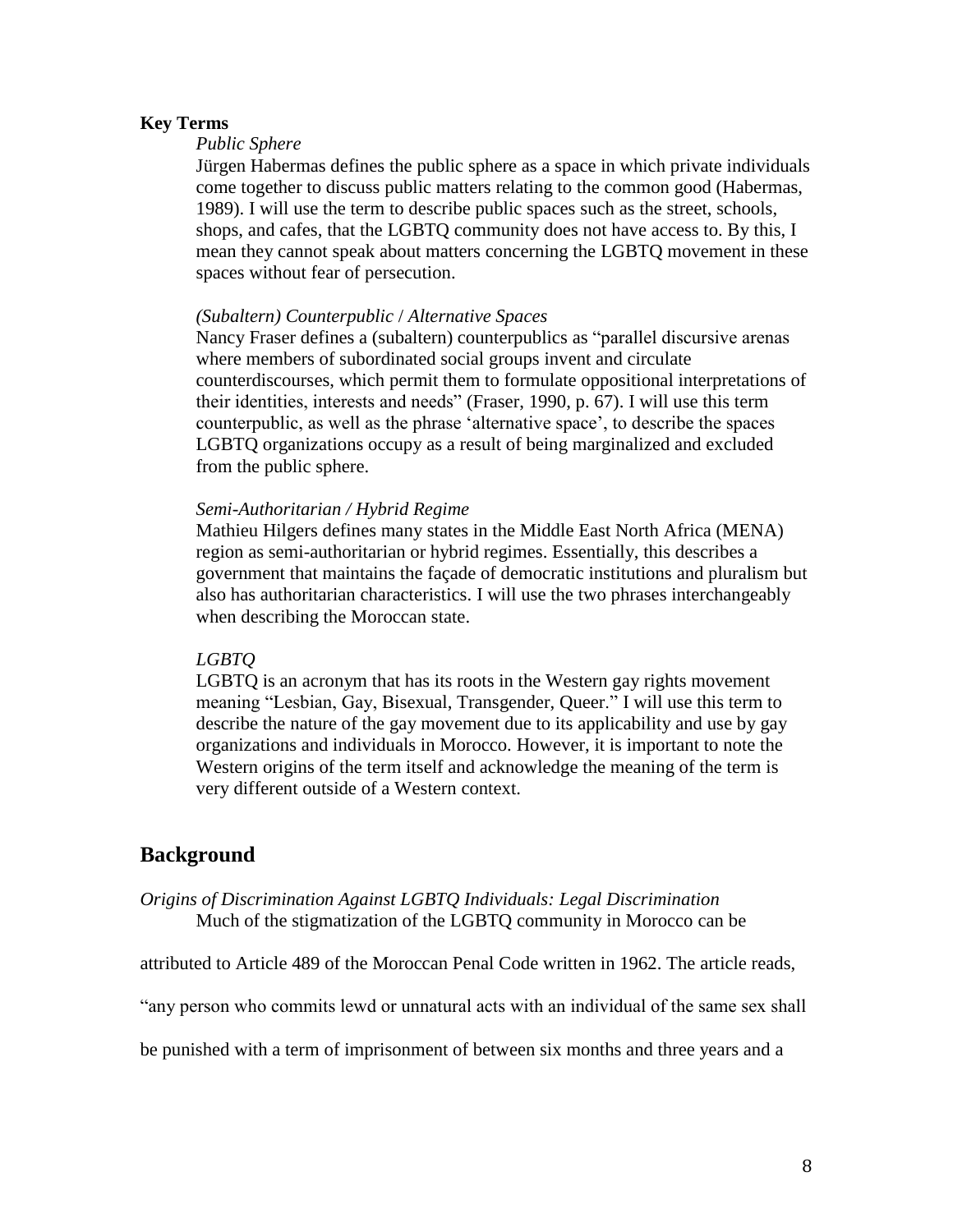fine of 120 to 1,000 dirhams, unless the facts of the case constitute aggravating circumstances" (Moroccan Government, 1962, p. 136).

This law was not introduced into the Penal Code arbitrarily. It originated from the anti-sodomy laws introduced by the French during the colonial period from 1912 to 1956. In "This Alien Legacy", Alok Gutpa notes that European powers, the French in particular, often implemented laws as means of control over the colonized. Although consensual homosexual acts were decriminalized in France in 1791, it imposed sodomy laws in many of their protectorates (Gutpa, 2008, p. 6-7). Remnants of the law are evident in the Penal Code, which is written fully in French.

However, this is not to say Article 489 is a complete product of French colonization. Legal restrictions on homosexuality are present in many other Middle Eastern and North African (MENA) countries that were not French colonies. In fact, with the exception of Turkey, Iraq, Israel and Jordan, every MENA country criminalizes homosexual acts (Rodgers, Martin, Rees & Connor, 2014).

The way in which Article 489 is structured makes it difficult to convict those suspected of homosexual activity, as obtaining proof involves catching individuals in an explicit homosexual act. However, being on trial for homosexuality in Morocco arguably comes with as many negative repercussions as a conviction itself. Those publically accused of homosexuality risk of loss of employment, cultural discrimination and targeted attacks. According to KifKif, the oldest organization advocating for LGBTQ rights in Morocco, more than 5,000 homosexuals have been put on trial since Moroccan independence in 1956. The latest figures made publically available from the Ministry of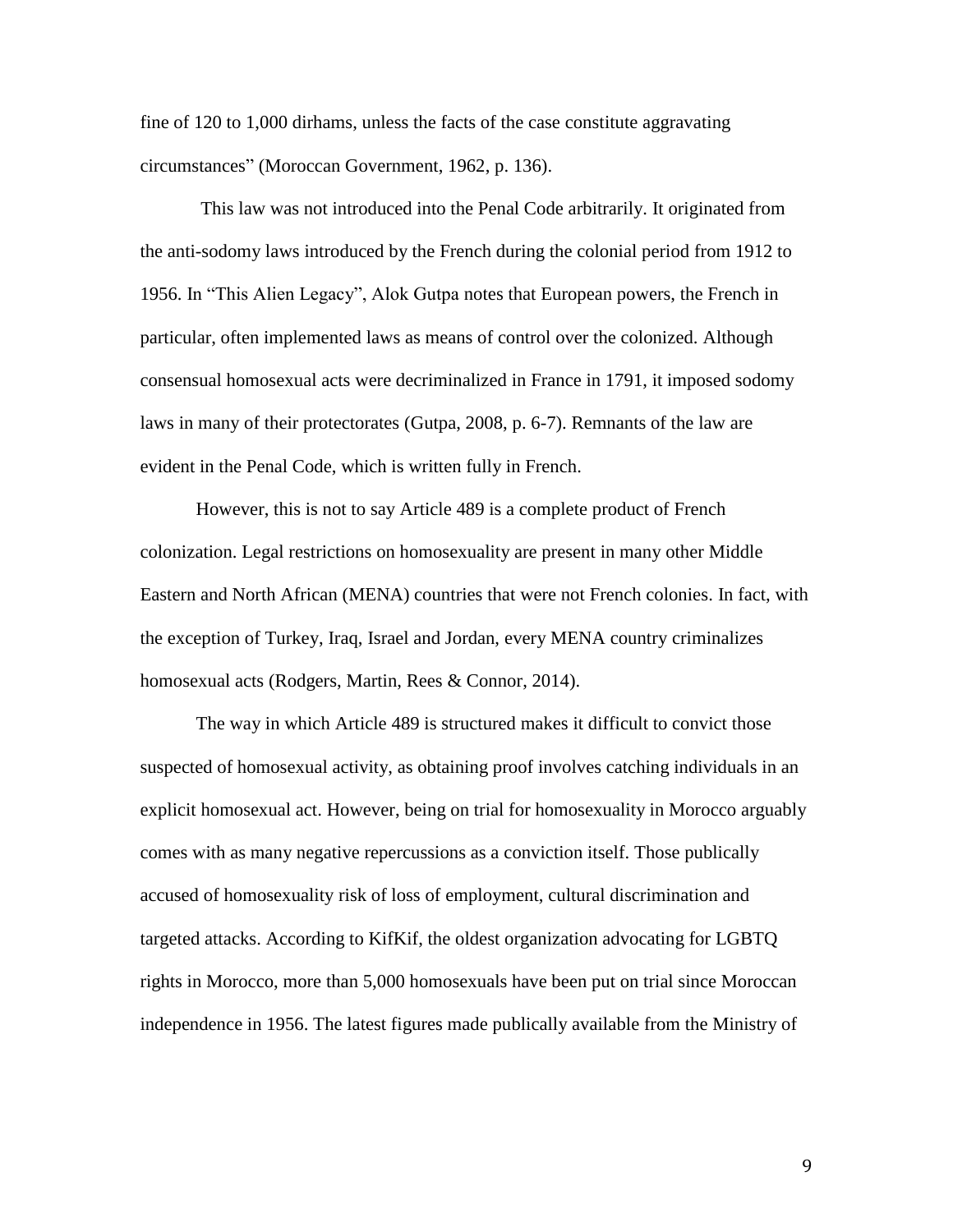Justice note that there were 81 trials involving accusations of homosexuality, although the number of convictions was unreported ("99 in prison", 2014).

Due to pressure to conform to international human rights standards, most homosexuality trails concerning homosexuality are not publicized. Furthermore, KifKif was only founded in 2004, so convictions were widely unreported before this time. However, there have been a handful of reported incidents in recent years.

In May of 2013, two men were caught having sexual intercourse in Temara, each were sentenced to three years in prison. In 2014, six men in Fquih Ben Salah in central Morocco were sentenced to three years in prison for violations relating to homosexual acts and alcohol ("99 in Prison", 2014). In 2015, two activists from the French LGBTQ organization Femen protesting the treatment of homosexuals in Morocco kissed topless in front of Hassan tower in Rabat. The act caused a national uproar, as well as the conviction of two homosexual Moroccan men who repeated the gesture the next day ("Femen Protestors", 2015).

Most recently a video released online showing two men being dragged from their private home in Beni Mellal, being beaten and publically humiliated in the street, and arrested by authorities for alleged homosexual activity. One of the men was convicted for public drunkenness, sexual deviancy, and sentenced to four months in prison with an additional fine of 500 dirhams. Two of the attackers were convicted as well, but only received two-month suspended sentences. Following the videos release on social media, national and international LGBTQ groups picked up the cause. After petitions, protest and increasing international pressure, a judge released the two men that had been attacked and jailed the four assaulters ("Victims of Attack", 2016).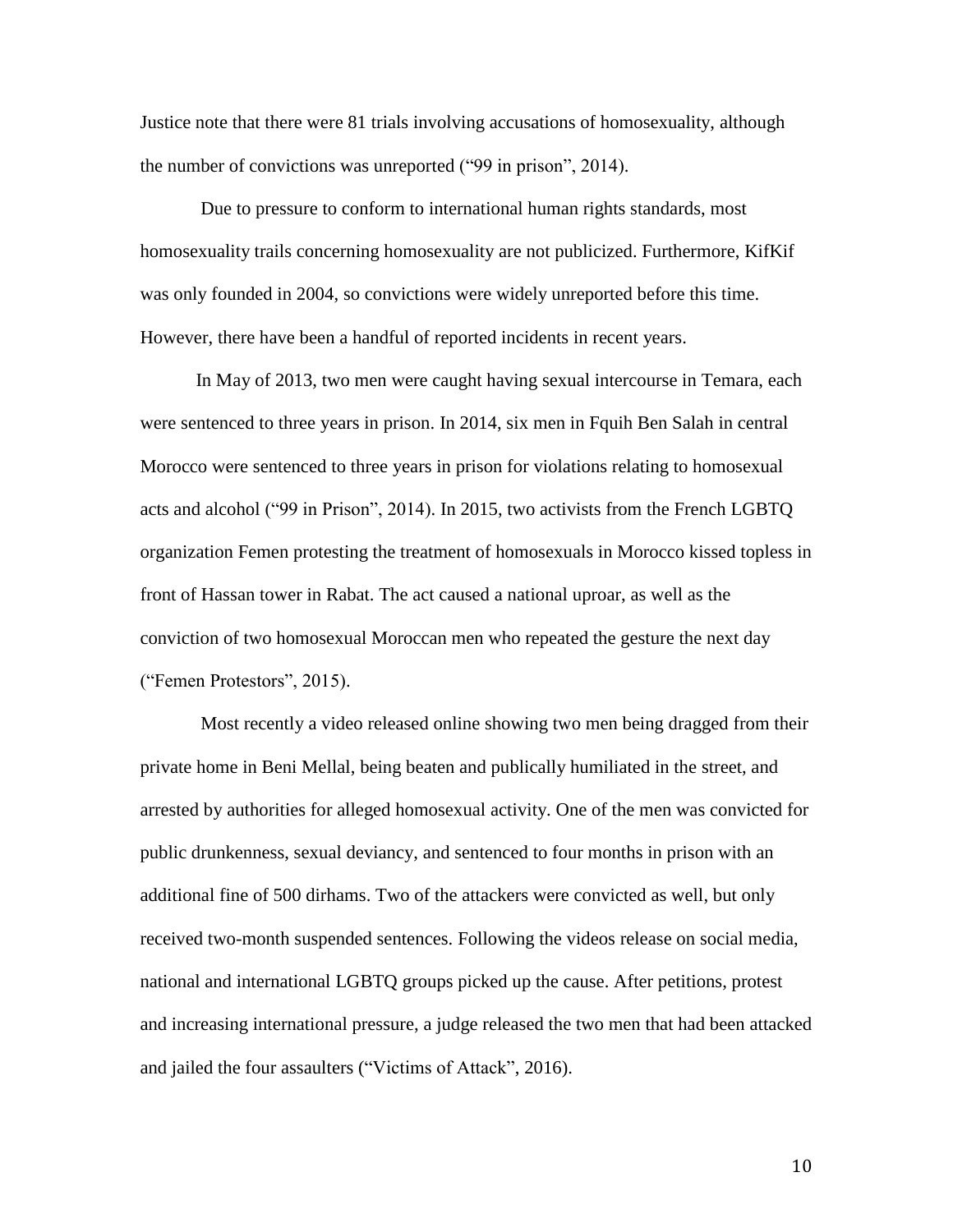*Origins of Discrimination Against LGBTQ Individuals: Religious Discrimination* Aside from Article 489, discrimination against homosexuals in Morocco can be

traced back to prevailing Islamic theology. Islam is the official religion of the state and is practiced by 98.9% of Moroccans ("Morocco Population 2015", 2015). This does not mean every Moroccan practices Islam, or that all practicing Moroccans have negative ideas surrounding homosexuality. However, it is important to note the correlation between Islamic condemnation of homosexuality and the marginalization of LGBTQ individuals in Moroccan society.

Discrimination of homosexuality in Islam originates from the story of lot in the Qur'an. The story describes two angels descending into the town of Sodom and Gomorrah. Lot accepts these two angels into his house (The Holy Qur'an, Sura 11:77). Men from the village come to Lot and insist he give them the angels, supposedly so they could have sex with them. (The Holy Qur'an, Sura 11:78) Lot offered up his daughters instead. Allah observed this sinful interaction and "rain[ed] upon them stones of layered hard clay" (The Holy Qur'an, Sura 11: 82). Other sections of the Qur'an include further condemnations of homosexuality, such as this verse from Sura 26, "do you approach males among the worlds and leave what your lord has created for you as mates? But you are a people transgressing" (The Holy Quran, Sura 26:164-5).

In addition to the Qur'an there exist a multitude of Hadiths, interpretations of the Qur'an, that are said to condemn sexuality. For example, in the Abu Dawud Book of Hadiths, it is stated that "if you find anyone doing as Lot's people did, kill the one who does it, and the one to whom it is done" (Dawud, 3:4447). Another from Sahih Bukhari says, "The Prophet cursed the effeminate men and those women who assume the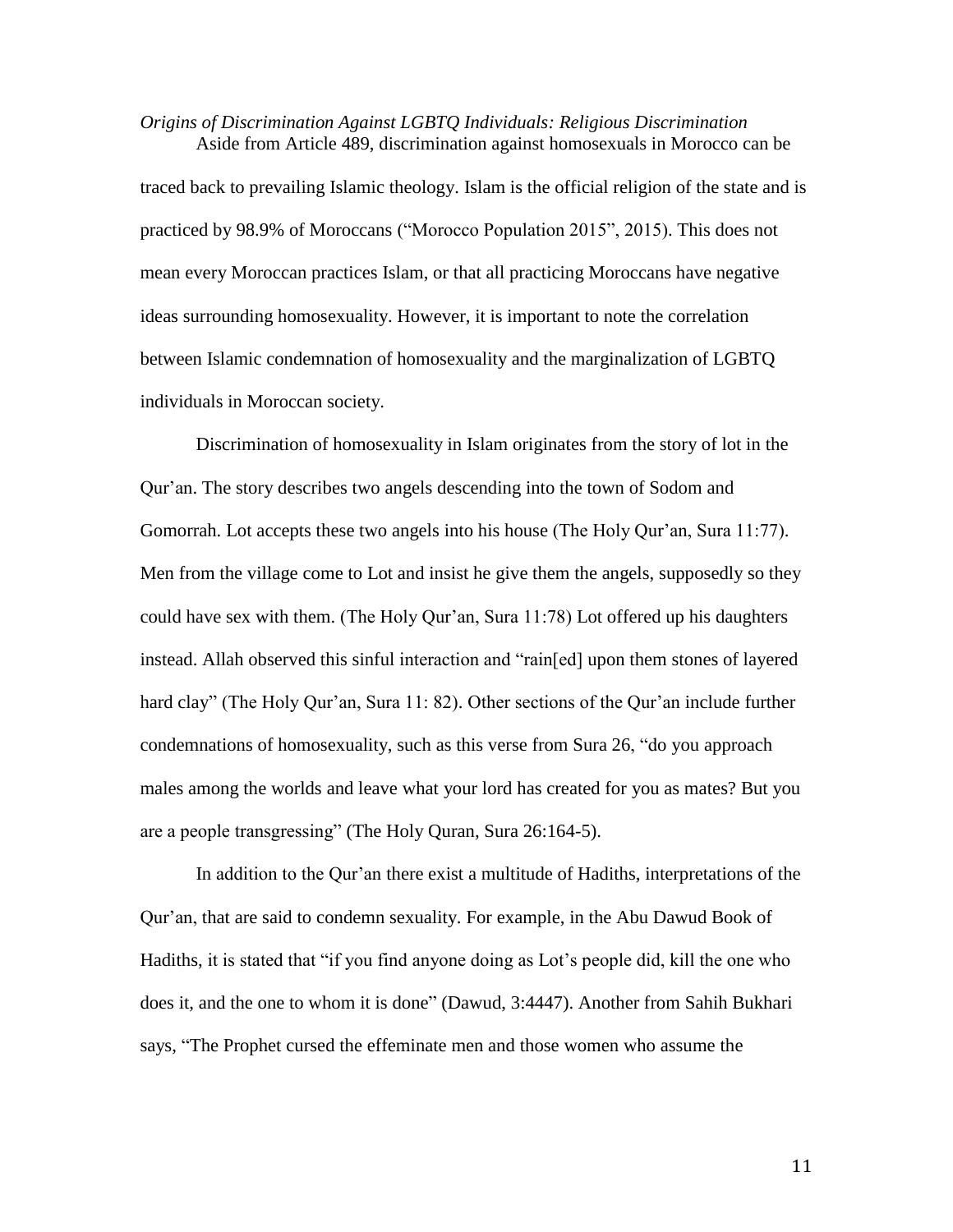similitude [manners] of men. He also said, 'turn them out of your houses.' He turned such-and-such person out" (Bukhari, 82:820).

Article 489 and religious stigmatization surrounding homosexuality means that the LGBTQ community is not accepted in Moroccan society. By extension, organizations advocating for the rights of homosexuals are also not accepted, and are unable to operate freely in public spaces for fear of persecution both from the Moroccan state and its citizens. Because of this, organizations are forced to occupy alternative spaces separate from the public sphere in order to advocate for LGBTQ rights.

### **Methodology**

In order to investigate the nature of these alternative spaces, I conducted a qualitative, descriptive study of the four primary LGBTQ organizations in Morocco: KifKif, Mali, Akaliyat and Aswat. Throughout my research, I interviewed one representative from KifKif, one from Mali, three members of Akaliyat and two members of Aswat. In addition to interviews with these organizations, I spoke with ten LGBTQ identifying individuals from Morocco. Such interviews were relatively informal and will not be officially included in my analysis as most of the discussions were not directly relevant to my research. However, I would consider them integral to my background research, as they gave me a better understanding of the nature of the LGBTQ community. I also conducted an interview with Dr. Mokhtar El Harras, an academic specializing on the public sphere in Morocco.

In addition formal interviews and informal discussions, I also pursued participant observation tactics in an attempt to further understand the LGBTQ community. This included frequenting spaces in which LGBTQ individuals were known to be, like specific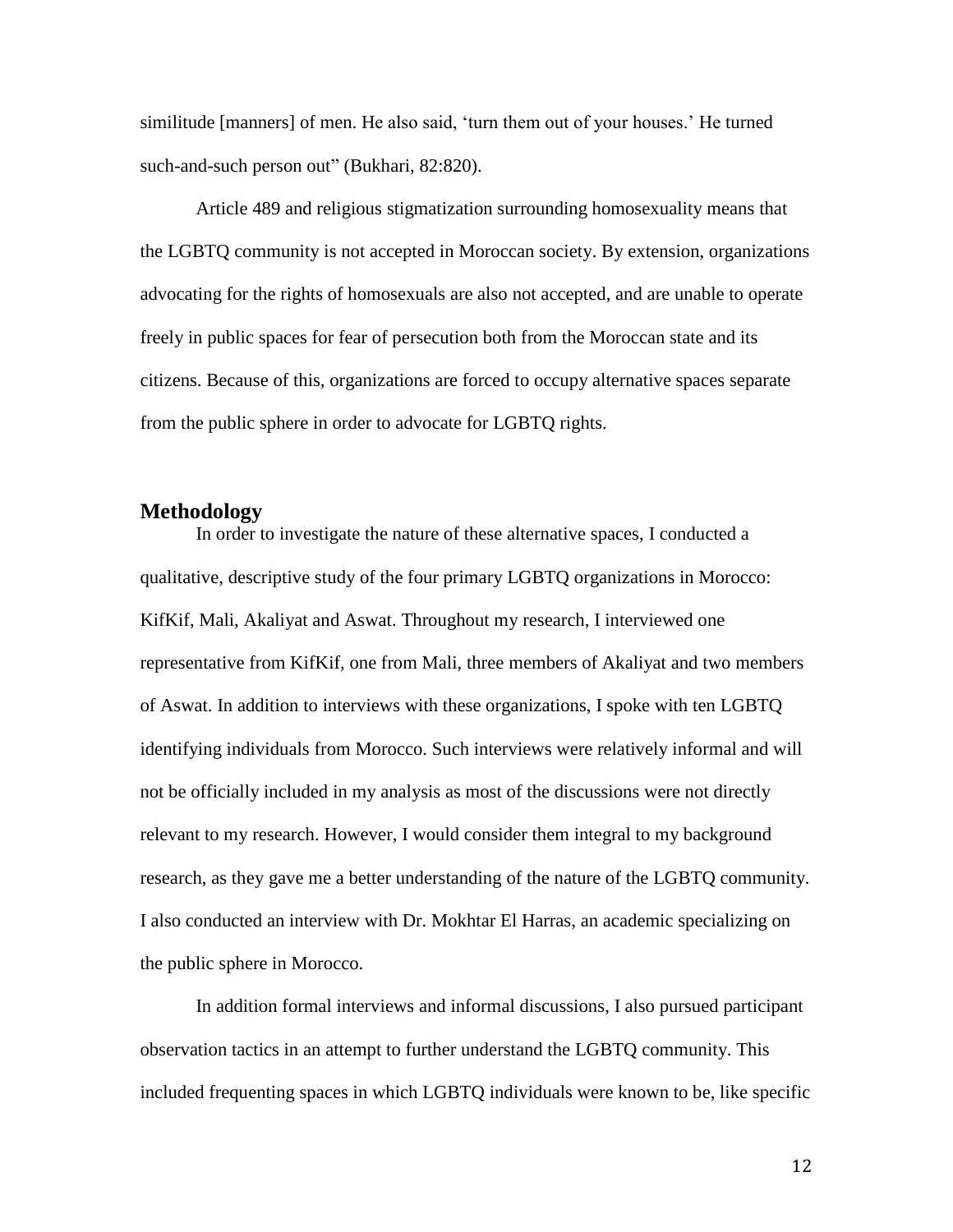cafes, bars and houses of LGBTQ individuals and activists. Through my research in physical spaces such as cafes and bars in Rabat, I also gained access to virtual spaces occupied by the Moroccan LGBTQ community. These virtual spaces namely consisted of groups on Facebook in which LGBTQ individuals would post about issues, events and manifestations concerning the wider LGBTQ movement in Morocco.

Finally, in order to supplement my in person interviews and participant observation, I also conducted an in depth analysis of Jürgen Habermas' theory of the public sphere. In this analysis, I address the criticism surrounding Habermas' theory and the issue with applying the theory to Morocco and the LGBTQ movement. However, by employing the theory of other scholars such as Nancy Fraser, Michael Warner, Asef Bayat and Mathieu Hilgers, I expand upon Habermas' theory of the public sphere so it can more readily be applied to the LGBTQ movement in Morocco. It is my hope that by doing so, this research will contribute to the discourse surrounding the public sphere and modern social movements that go beyond Western oriented scholarship. I also wish to contribute to an increasing discussion surrounding the Moroccan LGBTQ movement and LGBTQ rights in Morocco.

#### **Research Design**

For my interviews, I compiled three general templates for academics, individuals and organizations, which are included in the appendix of this paper. Each had questions created specifically for the type of interviewee and situation. Questions directed towards academics focused primarily on the public sphere and how it related to social movements in Morocco. Questions for LGBTQ individuals and organizations, although also relating to the public sphere, were more specifically centered on LGBTQ activism and LGBTQ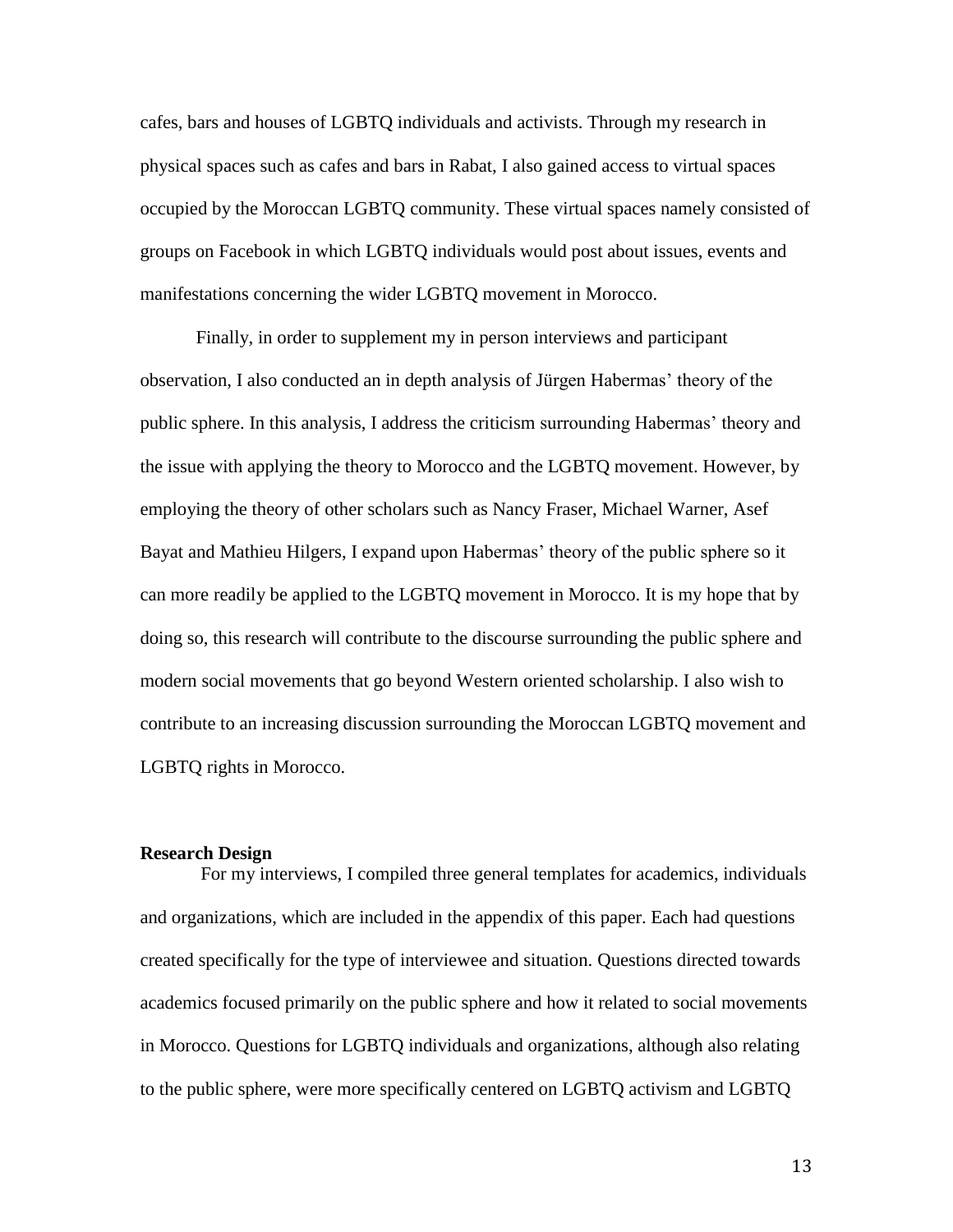experiences in Morocco. Although I had a general template, I also included specific questions relevant to the interviewee.

Before each interview, I presented participants with a standard confidentiality agreement form, also included in this paper's appendix, and required a signature before conducting the interview. For those I interviewed in person, I obtained both verbal and written consent. For those interviewed over the phone, I sent an email or Facebook inbox in which I obtained electronic consent. A number of participants consented to having their full names published in this study, while many only consented to have their first names used. For those who requested to remain completely anonymous, I will refer to them as "Aswat member" or "Akaliyat representative" in order to maintain confidentiality.

#### **Research Sites and Subject Population(s)**

Almost the entirety of my research was conducted in Rabat, Morocco. The reasoning for this was situational. As the LGBTQ movement in Morocco is relatively underground, it took a significant amount of time to both locate and gain the trust of LGBTQ identifying individuals in Rabat. Although other cities in Morocco, such as Casablanca and Marrakech, are more known for their sizable LGBTQ populations it would have been inadvisable to seek out these communities due to time constraints.

I initiated my research by exploring spaces in which the LGBTQ community occupies. Places like Café Renaissance in Rabat served as a space in which I observed individuals from the LGBTQ community. From this I was able to form relationships with such individuals and interact with them in other spaces in Rabat such as apartments, houses and bars. In addition, I was also able to gain access to Facebook groups in which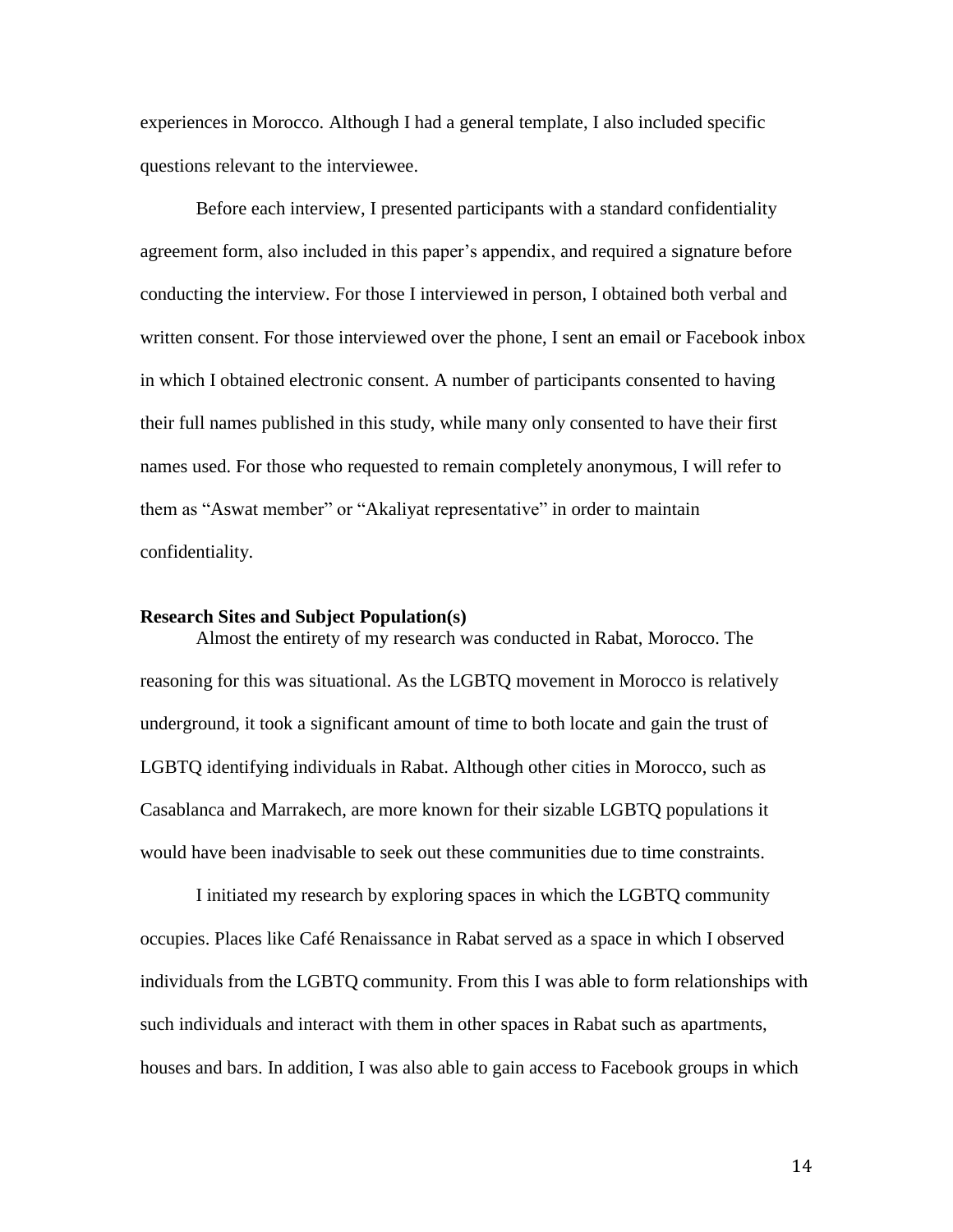LGBTQ Moroccans use to post relevant news, information on manifestations and opinions concerning the LGBTQ movement.

Through these connections I was able to meet Ismael, a representative from Mali. After my discussion with Ismael, he was gracious enough to introduce me to and serve as a translator for an interview with two representatives from Akaliyat, which was conducted in a mix of French and Darija. Also through contacts made at Renaissance, I was able to have a discussion with a well-known LGBTQ activist and member of Aswat, who has requested to remain anonymous. As Aswat operates anonymously and is well known for its aversion to Westerners, I had not expected to be able to facilitate such a conversation. So I also had a fellow classmate, Ben Stevenson, ask Maha (another Aswat representative) questions, as he was able to arrange a formal interview with the organization. Information from Stevenson's interview will also be utilized in this paper.

Through messaging with former SIT student Bella Pori, I was able to obtain the contact information for Samir Bargachi, the executive director of KifKif. KifKif is based in Spain, so I interviewed Mr. Bargachi over the phone with the help of a translator, as Mr. Bargachi spoke in Spanish. Finally, through connections with Center for Cross Cultural Learning (CCCL) employees to Mohammed V University, I was able to set up an in-person interview with Dr. Mokhtar El Harras, conducted entirely in English.

#### **Ethical Considerations and Limitations**

LGBTQ individuals are so stigmatized in Morocco, so it is difficult to gain access to the community without first building a trusting relationship. As a result of this, the methods in which I conducted my research often blurred the line between professionalism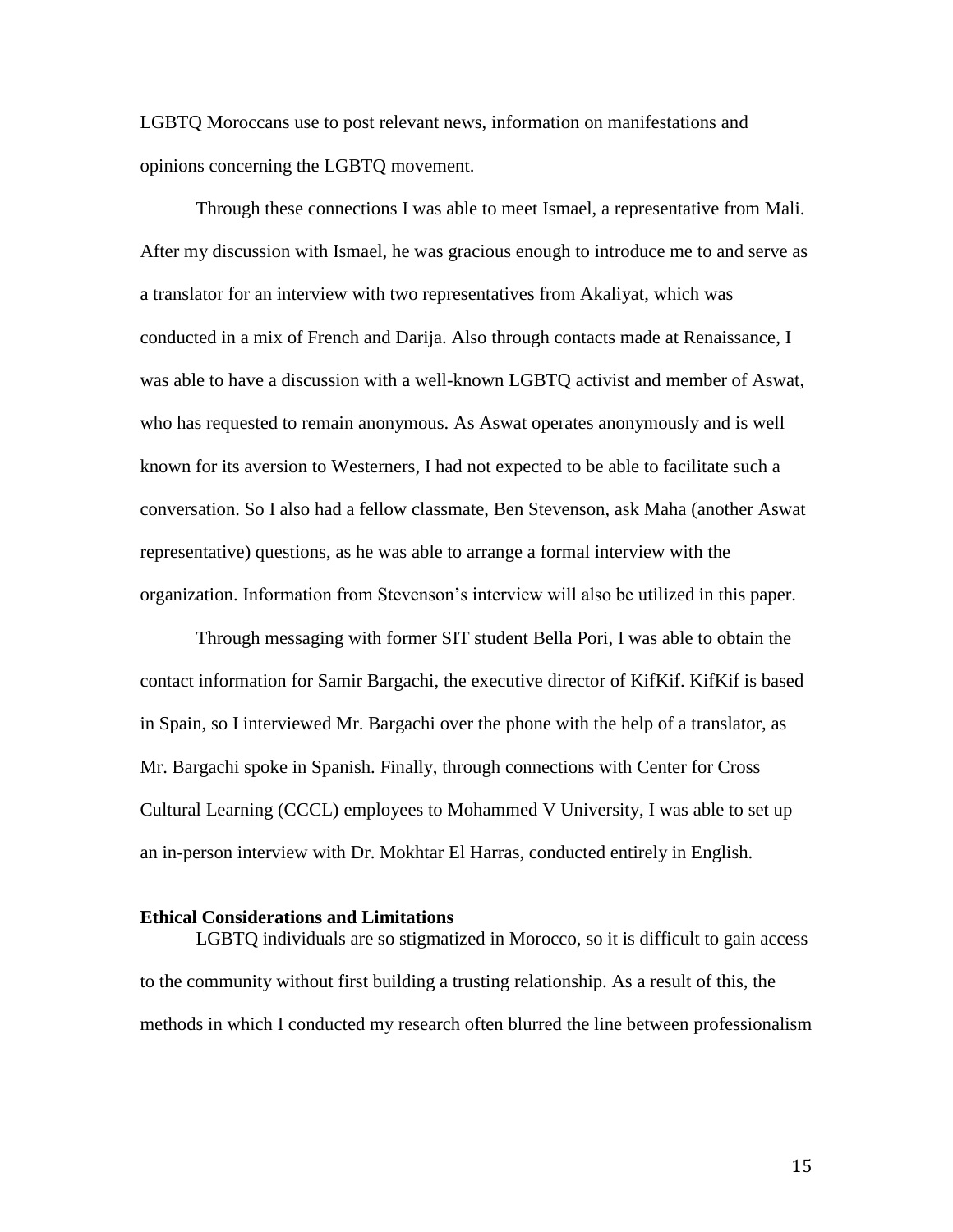and genuine friendship. Many of my research subjects are also those who I would consider my friends.

In an attempt to mitigate this potential concern, I made very clear that professionalism was needed when conducting interviews with those I had a personal relationship with. These situations were restricted specifically to discussing my research and topics relevant to it. In addition, such interviews were conducted in more formal settings such as schools or libraries in order to further implement boundaries.

It is also important to address the limitations of being an American student conducting research in a foreign country in a community in which I am not a part of. I identify a queer woman, so I could relate to my subjects in that we identified as LGBTQ individuals. However, it is important to recognize that being an upper-middle class, white, American woman puts me in a position of extreme privilege. Such a position not only affected the nature of what my interviewees revealed to me, but also in the way I thought and processed such information. While I made a conscious effort to not do so, I certainly came in with a Western centric mindset. This also somewhat complicated the fact that my research addresses the limitations of Western theory.

Furthermore, as I was only in Morocco for four months, my research was conducted on a very small scale. I spoke with some individuals, academics and organizations located throughout Morocco. However, most of my research was conducted in Rabat. While I believe these interviews provided me with a better understanding on the discourse surrounding Moroccan LGBTQ rights, this paper in no way represents of the opinions of an entire social movement and I can in no way claim to speak for the entire LGBTQ community in Morocco.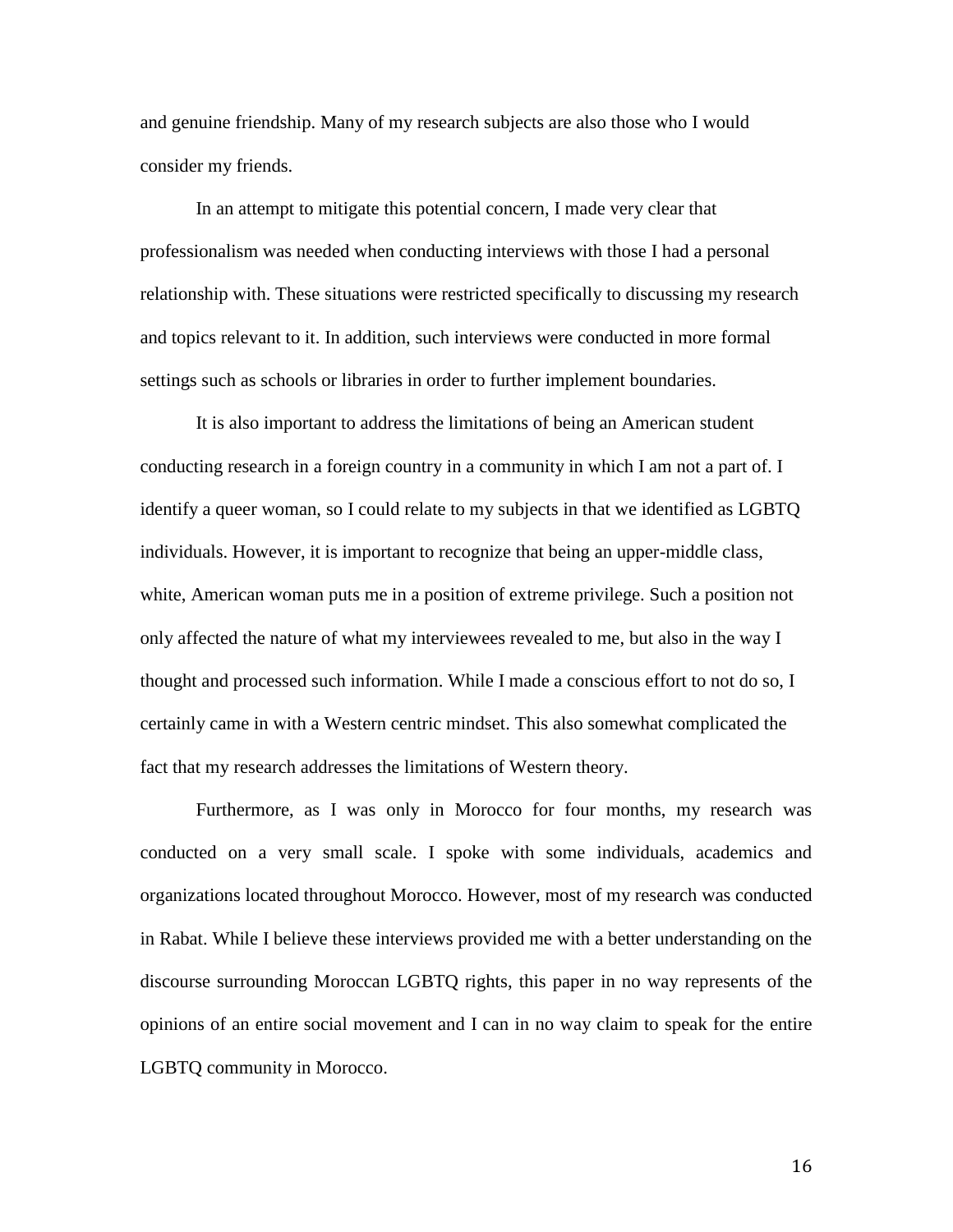### **Literature Review**

In order to provide a framework to discuss the ways in which the LGBTQ community occupies and utilizes space in Morocco, I conducted a comprehensive analysis of the concept of the public sphere, as outlined by Jürgen Habermas in his book "The Structural Transformation of the Public Sphere: An Inquiry into the Category of a Bourgeois Society."

Habermas' work was incredibly influential and is considered the foundation of the contemporary public sphere theories. He was one of the first to define space as not only physical but as an abstract concept in where meanings and ideas can be articulated, distributed and negotiated (Oskar & Alexander, 1993, p. 26). However, there exist many critics of Habermas, particularly in the context of modern social movement theory. The works of Nancy Fraser, Michael Warner, Asef Bayat and Mathieu Hilgers serve to explicate issues with Habermas' theory in relation to the LGBTQ movement in Morocco. Nancy Fraser to challenges Habermas' claim that the public sphere is utopian and an allinclusive space. She notes that a multitude of counterpublics exist, reserved for those excluded from the wider public sphere (Fraser, 1990). Michael Warner challenges Habermas' stipulations that discourse in the public sphere must be conducted in a rational manner (Warner, 2002). Matheiu Hilgers outlines the limitations of the theory of the public sphere in non-democracies (Hilgers, 2014) and Asef Bayat explicates the limitations of a Western centric theory in describing modern social movements (Bayat, 2010).

In "The Structural Transformation of the Public Sphere", Habermas outlines convergence of the public and private spheres through a linguistic and historical analysis. Beginning in the seventeenth and eighteenth century, Habermas notes of the development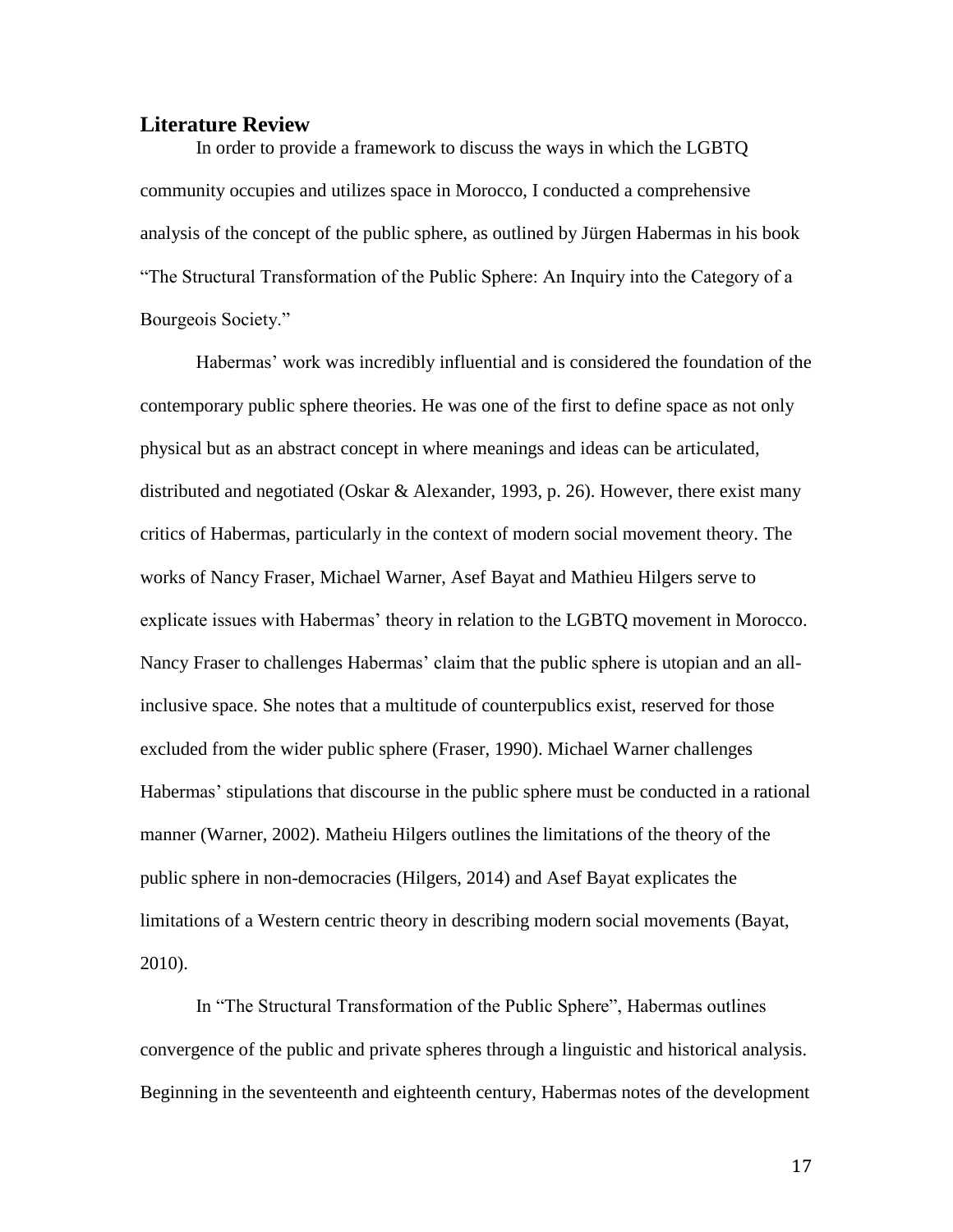of a number of cultural and social conditions in Europe, such as the rise of newspapers, coffeehouses, salons, that created a context in which argument and discussion could take place. Such developments led to the formation of what Habermas refers to as the bourgeois public sphere. In this sphere the concept of the 'public' was no longer opposed to the 'private' lives of individuals but instead existed in opposition to the power of the state, and held accountable via publicity. Habermas defines the bourgeois public sphere as:

"A sphere of private people [coming] together as a public… to engage them in a debate over the general rules governing relations in the… publically relevant sphere. The medium of this political confrontation was peculiar and without historical precedent: people's public use of their reason" (Habermas, 1989, p. 27).

Discussion in the public sphere, Habermas notes in the quote above, should be conducted in a rational-critical manner and be about issues relating to the common good (Habermas, 1989, p. 28). In his collection of essays "Publics and Counterpublics", Michael Warner elaborates on the concept of rational-critical discourse in the context of modern social movements. Habermas, Warner explicates, conceives of "social movements [taking] shape in civil society" and arising from the "contexts of [rational] critical discussion" (Warner, 2002, p. 47).

The issue with this conception according to Warner is that modern social movements, especially surrounding gender and sexuality, do not always conform to this model of rational-critical debate. People participating in such movements "seek to transform fundamental styles of embodiment, identity and social relations" (Warner, 2002, p. 51). This is practically impossible to do in a rational-critical, disinterested manner. When fighting to change the discourse surrounding ones own identity, "the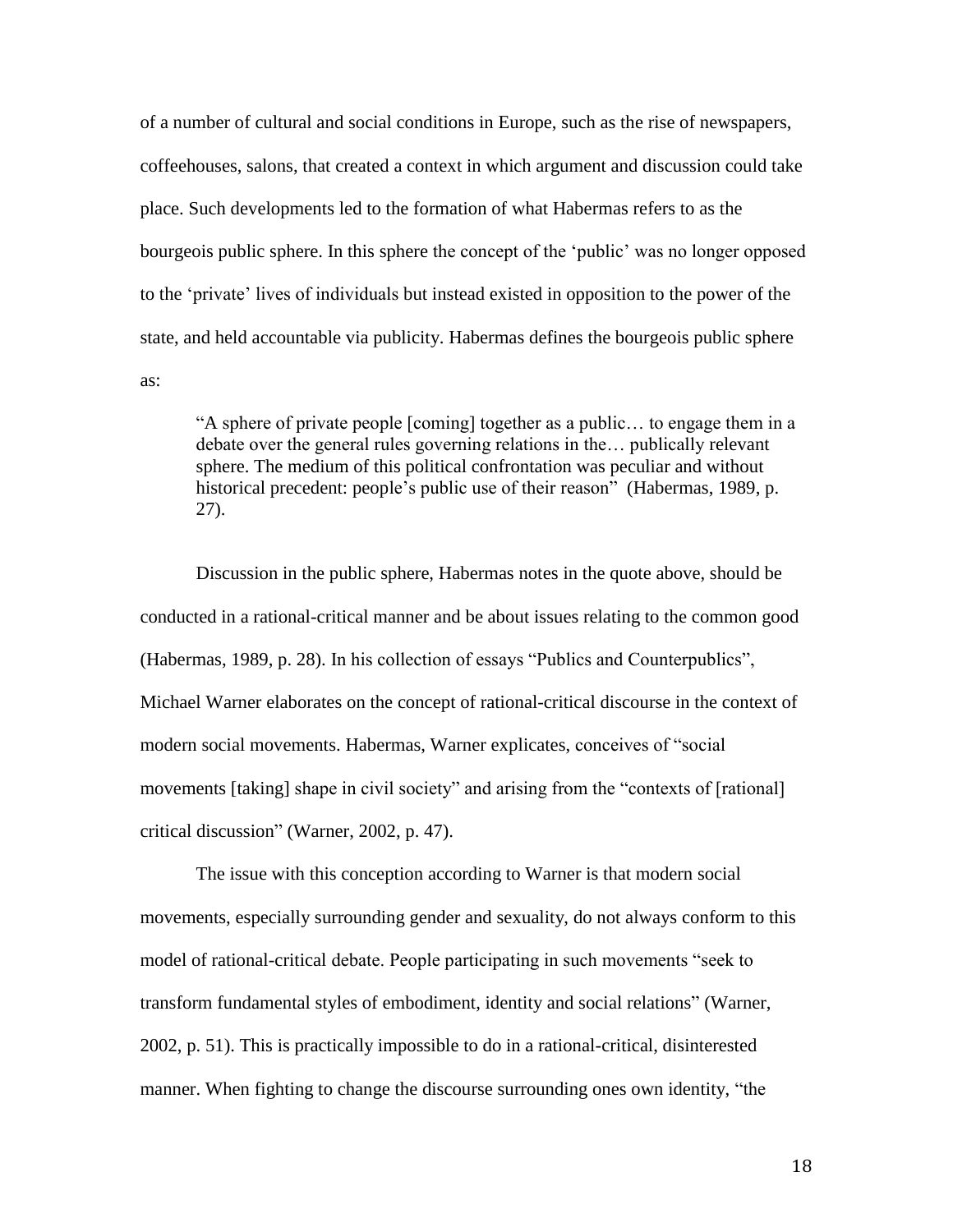ability to bracket one's embodiment and status is not simply what Habermas calls making public one's reason." It is an emotional struggle, "profoundly linked to education and to dominant forms of masculinity" (Warner, 2002, p. 51).

In her piece "Rethinking the Public Sphere: A Contribution to the Critique of Democracy", Nancy Fraser elaborates on the notion of 'bracketing.' The action itself rests on the ability of individuals to disregard social status and identity when conducting discourse in the public sphere. Habermas believes this not only to be possible, but a marker of the public sphere itself. Because of the 'bracketing' of status, everyone had the ability to participate on a leveled field (Fraser, 1990, p. 63). Fraser believes the concept of bracketing is invalid in stratified societies and also notes that the bourgeois conception of the public sphere is "a masculinist ideological notion that functioned to legitimate an emergent form of class rule" (Fraser, 1990, p. 62). In other words, the public sphere as understood by Habermas was an institutional vehicle for those in power to dominate the conversation.

Fraser also goes on to describe the existence of counterpublics, spaces created by those excluded from the bourgeois public sphere, that Habermas fails to recognize in his work. These 'subaltern' counterpublics exist "in order to signal there are parallel discursive arenas where members of subordinated social groups invent and circulate counterdiscourses, which permit them to formulate oppositional interpretations of their identities, interests and needs" (Fraser, 1990, p. 67). Such counterpublics serve not only as "spaces of withdrawal and regroupment [but] also function as bases and training grounds for agitational activities directed towards wider publics." This dual character is incredibly important, as it "enables subaltern counterpublics partially to offset… the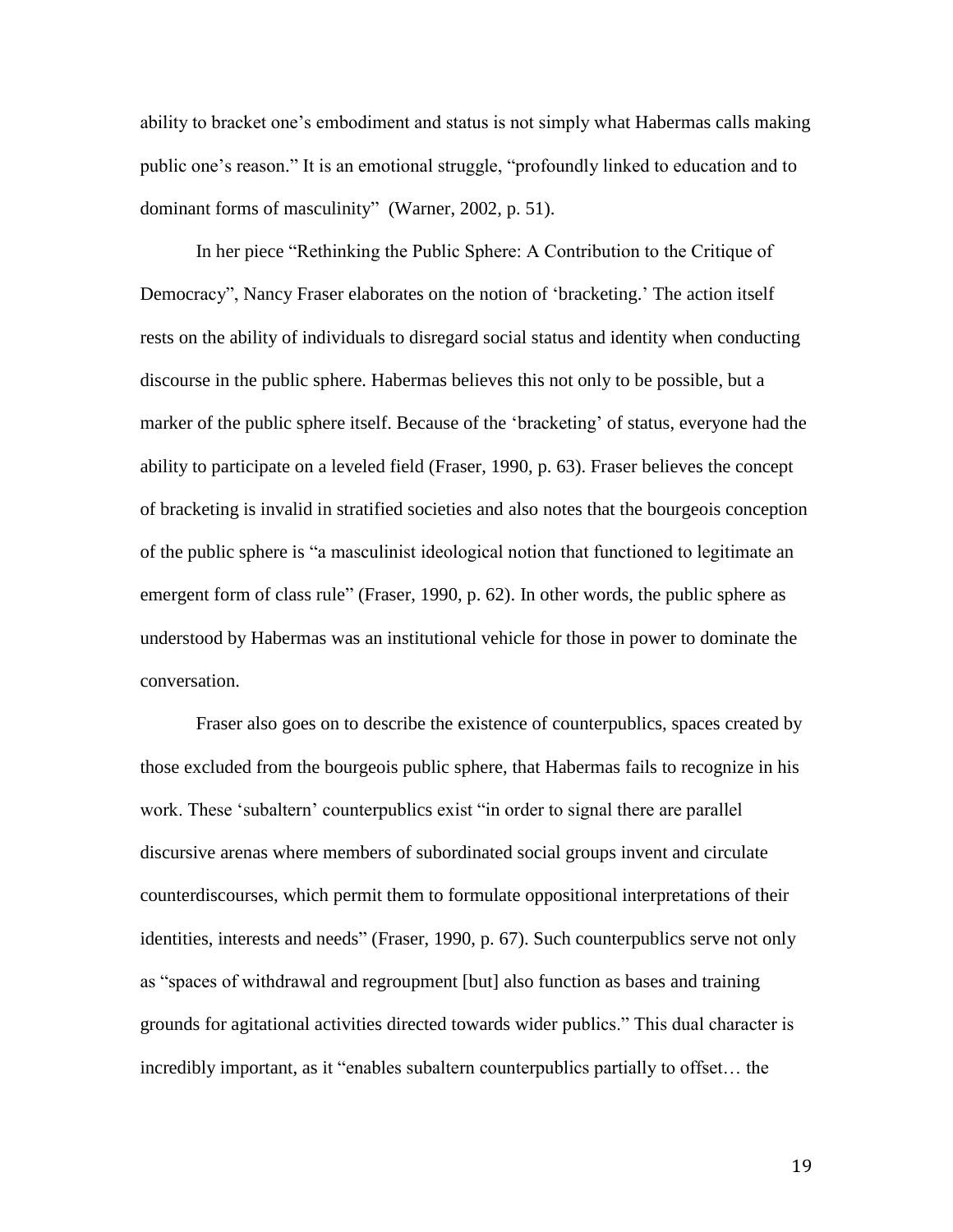unjust participatory privileges enjoyed by members of dominant social groups in stratified societies" (Fraser, 1990, p. 68).

Fraser and Warner both point out the incompatibility of Habermas' theory of the public sphere with modern social movement theory, which fails to account for the exclusion of marginalized groups and the resulting formation of counterpublics in opposition to the wider public sphere. However, both Warner and Fraser's critiques provide helpful vocabulary to describe the ways in which marginalized groups engage and interact with the public sphere. Fraser's concept of subaltern counterpublics is particularly useful in articulating the ways the LGBTQ community in Morocco occupies and utilizes space. As will be further explained in the analysis section, the LGBTQ movement is excluded from the public sphere to the extent that it exists in Morocco. Due to this, the movement has retreated into alternative spaces, created counterpublics. These areas, much like Fraser describes, serve both as a safe space for discussion and to plan actions to subvert the state. Furthermore, the way in which many of these groups conduct discourse and pursue activism is not rational in the way Habermas describes. Discourse is deeply emotional, contingent to personal identity and the wellbeing of other LGBTQ individuals.

Although Fraser and Warner's critique of Habermas' theory provides important terminology through which to describe the LGBTQ movement in Morocco, it is also important to note both authors write from a Western perspective. This is problematic when using such theory to describe social movements in a non-Western context. In his book "Life as Politics" Asef Bayat outlines the issues with the realm of social movement theory, and notes that many perspectives are rooted in genealogies from Western society.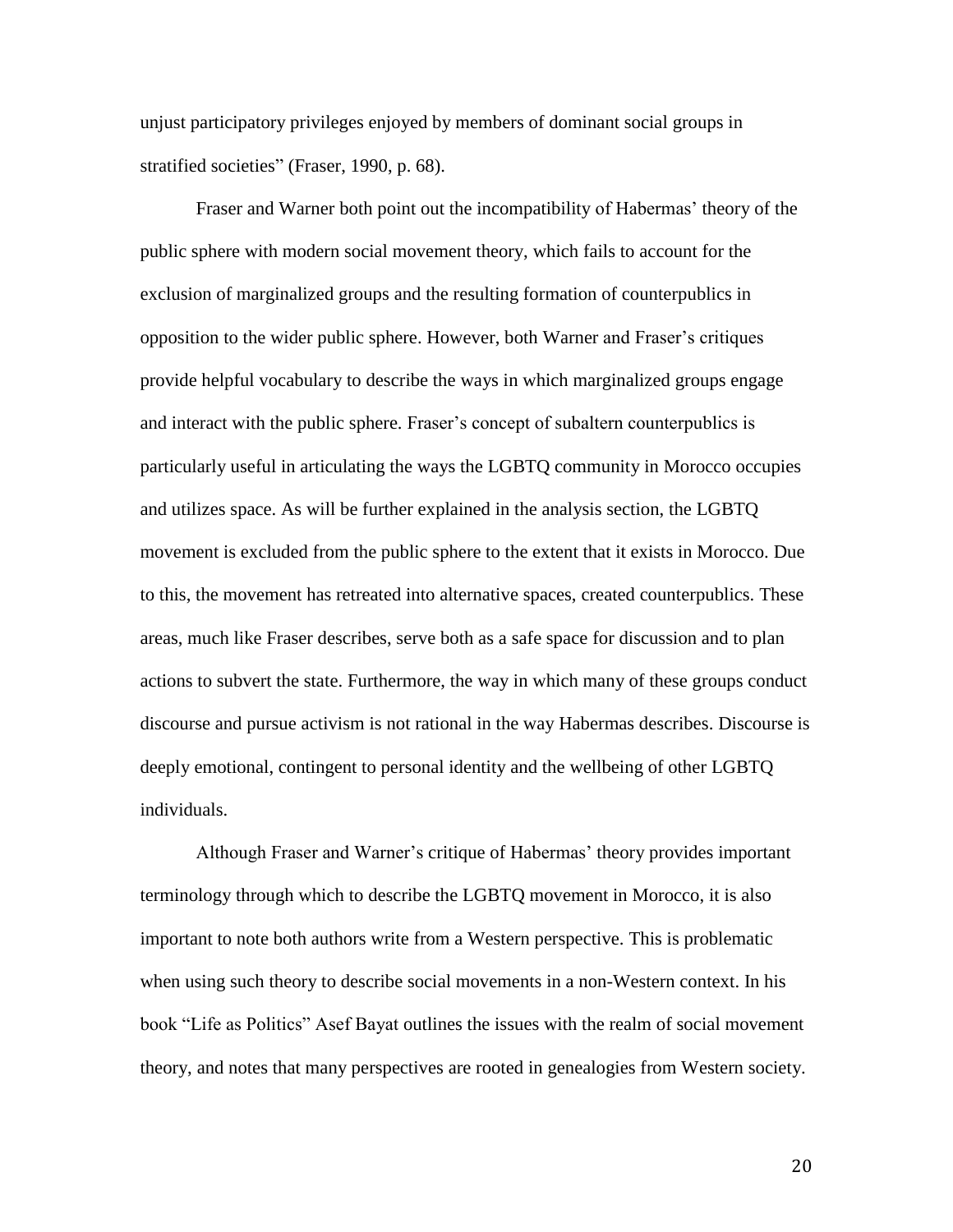He notes, "given what the dominant social movement theories draw on western experience, to what extent they can help [one] understand the process of solidarity or collective building… in the non-western politically closed" (Bayat, 2010, p. 4) environment?

French theorist Mathieu Hilgers elaborates on this concept in the context of the theory of the public sphere. In the "Structural Transformation of the Public Sphere", Habermas outlines the public sphere as it exists in Western, democratic society. In his work, Hilgers questions whether there even exists a public sphere in a semi-authoritarian context. Hilgers defines the state of Morocco, as well as many other Middle East North Africa (MENA) countries, as a "hybrid regime" (Hilgers, 2014, p. 149). Such regimes, Hilgers notes, use the rhetoric of democratic institutions while in actuality existing as an authoritarian state. These governments allow the existence of public space while minimizing the emanation if it's subversive potential. In other words, those in power needs to maintain the appearance of a public sphere in order to ensure its legitimacy but beyond that the public space and the discourse that occurs within it is heavily monitored and controlled by the state (Hilgers, 2014, p. 152).

In such a manufactured version of the public sphere, the ability of collective social movements to use public space as a way of emancipation remains limited, particularly if such movements are criminalized and marginalized by the state. If such tactics of collective action are ineffective in creating change in hybrid regimes, how do movements affect change? Bayat introduces the term "quiet encroachment of the ordinary" in order to categorize the way in which movements resist the state when they do not have the space to do so publically or collectively. Bayat describes the act as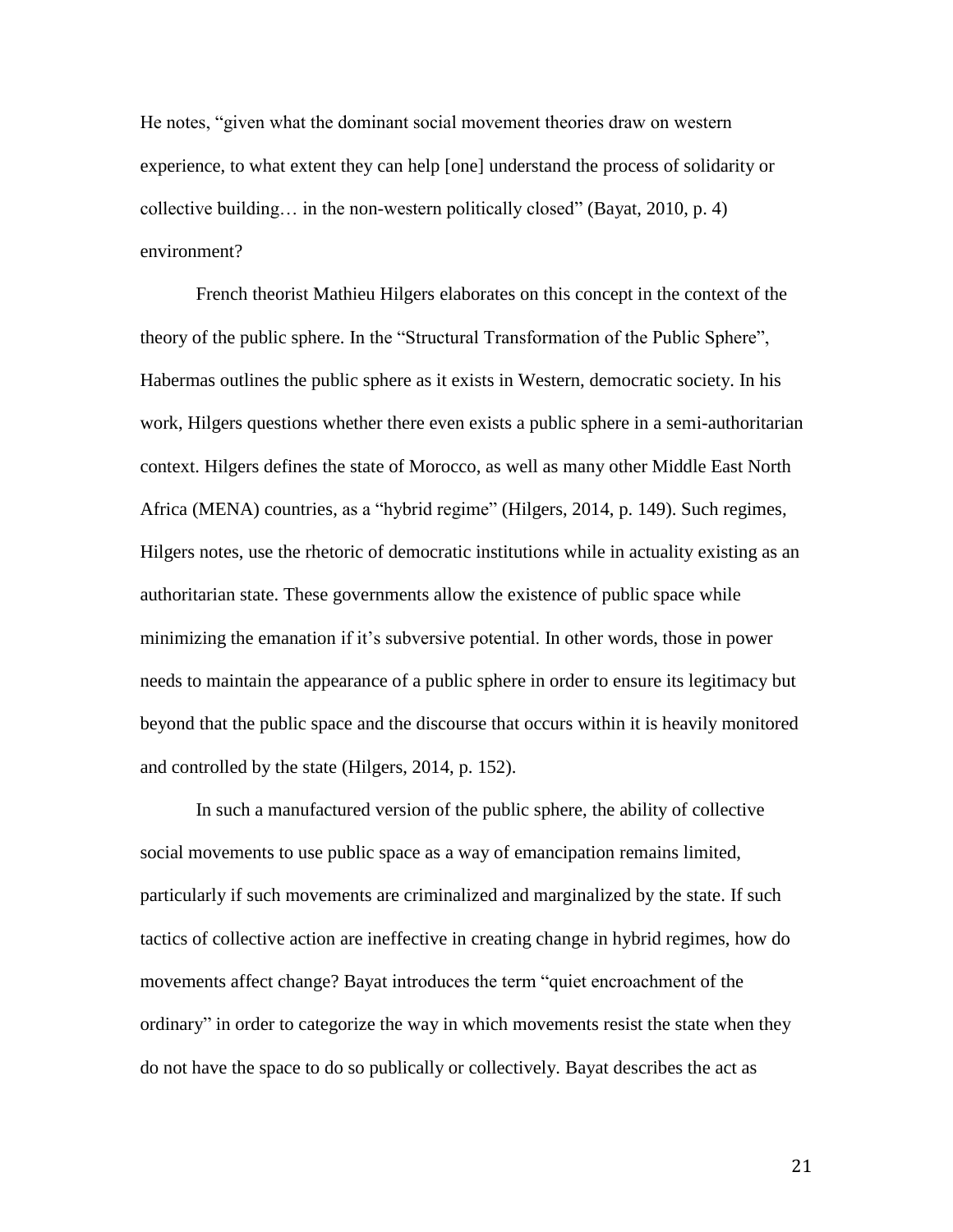"prolonged mobilization with episodic collective action" by "ordinary people on the propertied, powerful or the public in order to survive and improve their lives" (Bayat, 2010, p. 56). Such individuals occupy subaltern spaces, either physically in cafes and bars, or indirectly through mass media, in order to challenge the logic of power. Bayat notes that such tactics should be recognized as a legitimate form of resistance, particularly in non-Western contexts where the public sphere is not fully developed and does not allow conventional resistance tactics.

"The local should be recognized as a significant site of struggle as well as a unit of analysis; forms of struggles must be discovered and acknowledged; organized protest as such may not necessarily be privileged in situation where suppression [hybrid regimes] rule. The value of a more flexible, small-scale, and unbureaucratic activism should, therefore, be acknowledged" (Bayat, 2010, p. 52).

Bayat and Hilgers make a crucial point; Western theory surrounding the public sphere and social movements is not universally applicable to non-Western contexts. Bayat notes this does render the theory completely meaningless. One can still use the theory to understand how Moroccans are attempting to change and restructure the public sphere through activism. However, it is necessary to recognize the prevailing theoretical grasp as essentialist and attempt to contextualize the theory based on the social, cultural and political environment of the social movements themselves (Bayat, 2010).

Such is the case when applying the theory of the public sphere and the concept of collective action to Morocco. The prevailing conception of the public sphere, as outlined by Habermas, is insufficient when trying to explain the nature of the Moroccan LGBTQ movement. The public sphere as it applies to modern social movements assumes rational discourse and a full-fledged public sphere, which is not the case in Morocco. However, by employing alternative terminology to supplement the theories shortcomings, one can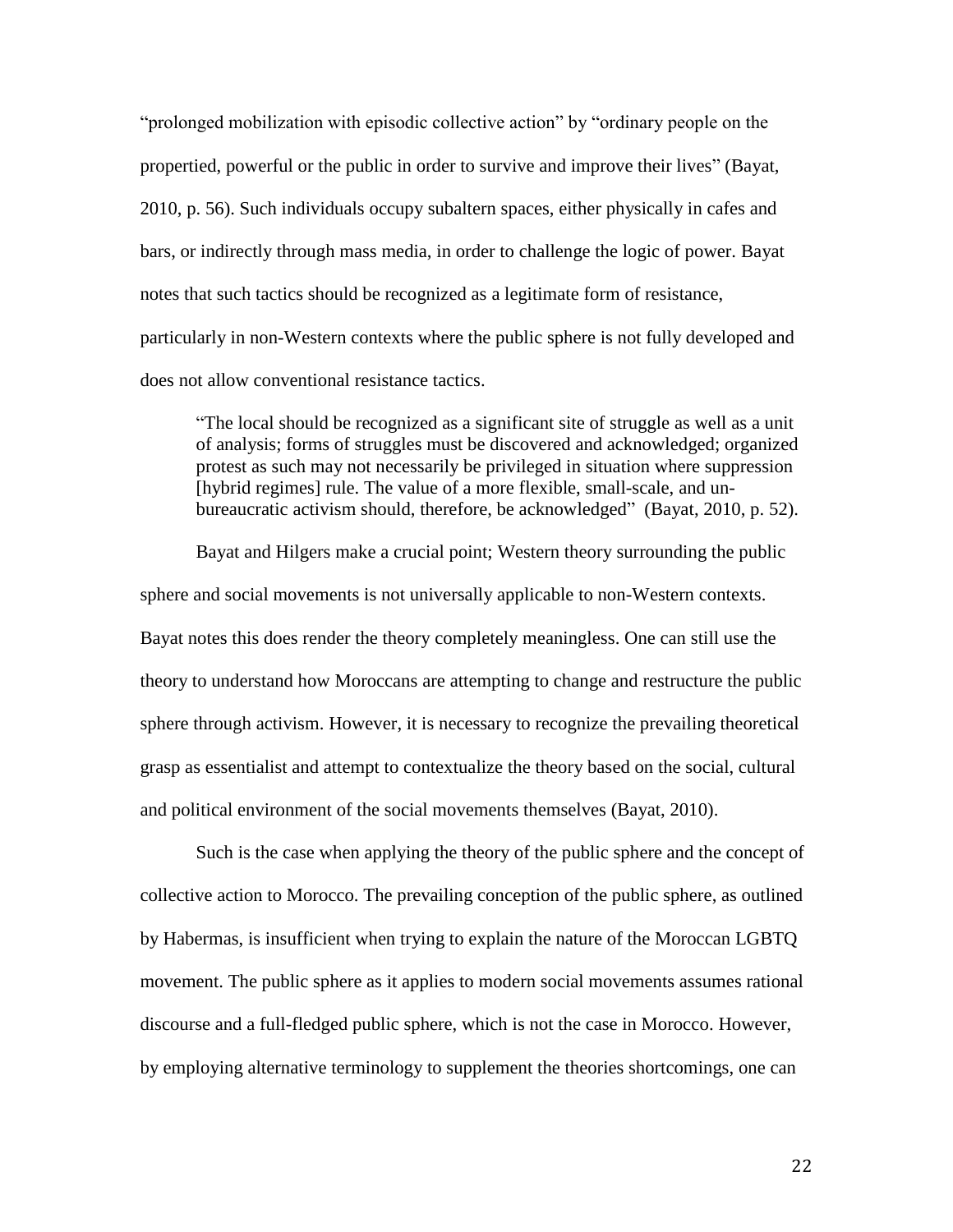begin to contextualize and understand the ways in which the LGBTQ movement operates in a Moroccan context.

#### **Findings and Analysis**

In order to answer what spaces LGBTQ organizations and collectives occupy in Moroccan society and what methods the LGBTQ movement use in order engage in activism and influence public discourse, I will provide a comprehensive summary of my interviews with four Moroccan LGBTQ organizations: KifKif, Mali, Akaliyat and Aswat. Through these interviews, I found that these organizations occupy spaces in a way that very much embodies Nancy Fraser's definition of a subaltern counterpublic. Although organizations occupy and utilize alternative spaces as a place of retreat and consolidation, many of the actions of these organizations are directed towards the wider public.

Furthermore, each group has a variety of different tactics and ways in which they believe activism should be conducted. As a result, the ways in which they attempt to impact public discourse varies depending on the organization. The organizations KifKif, Akaliyat and Mali generally employ tactics in an attempt to increase public discourse surrounding LGBTQ rights in Morocco. Aswat, conversely, operates anonymously and separate from the public sphere. For Aswat, tactics center primarily around protecting persecuted LGBTQ individuals in Morocco.

### **Methods of LGBTQ Organizations**

#### *KifKif*

Samir Bargachi founded KifKif, meaning "same same" in Darija, in 2004. When speaking with Mr. Bargachi on the phone, he noted that the political climate in Morocco at the time was ready for a radical shift in discourse. It had been just five years since the death of Hassan II and the new King, Mohammed VI was young and offered promise of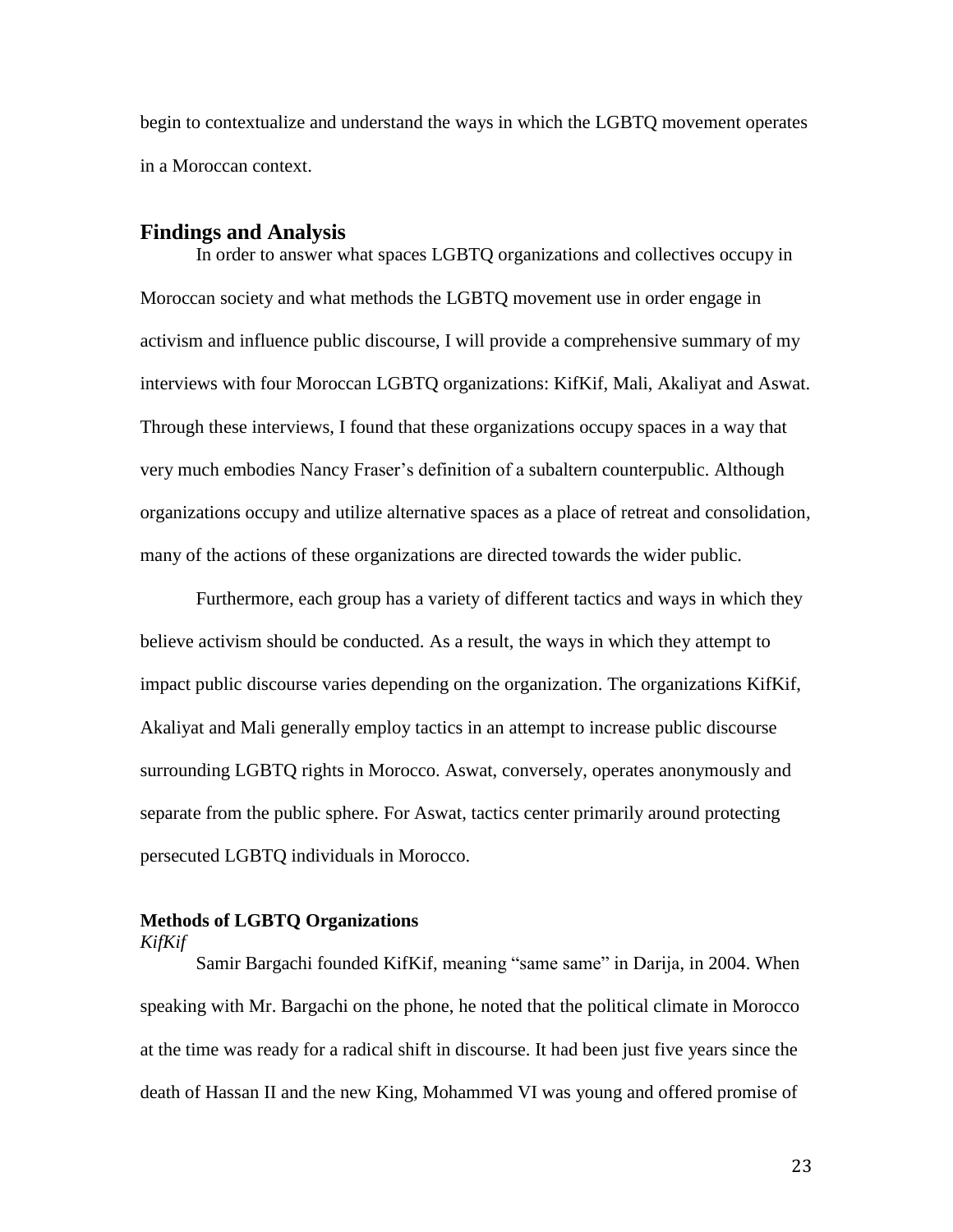reform. The organization itself was founded upon two main principles. The first was to fight against the discrimination of LGBTQ individuals in Morocco. The second was to combat homophobia on a larger scale by aiming to abolish Article 489.

The NGO, now based in Spain, moved from Tétouan a few years ago in order to cooperate with the larger European LGBTQ movement and to operate without fear of persecution from the Moroccan government. KifKif does not have a formal office for similar reasons. According to Bargachi, Article 489 not only criminalizes homosexuality but also implies any formal organization in support of homosexuality is illegal as well. At this point, Bargachi says the organization is prepared to operate on a wider and more public scale, but the only real issue is the law. Due to this, the organization functions remotely and with relative anonymity, straying away from public protests or manifestations Currently, KifKif operates at a capacity of two full time employees and ten permanent volunteers, although they have many other volunteers circulate in a nonpermanent capacity. Many volunteers are based in Spain, but Bargachi notes they have a large contingency working within Morocco.

KifKif is working on a multitude of social work project to support LGBTQ youth. The organization hosts sessions to help teens cope with the negative repercussions of coming out to family members and friends. KifKif has a center in Casablanca called "Axxam" to house youth who are kicked out of their homes by unsupportive family members. In addition to social programs, KifKif also conducts larger campaigns in cooperation with international LGBTQ organizations, namely the International Lesbian, Gay, Bisexual, Trans and Intersex Association (ILGA) to fight for the repeal of Article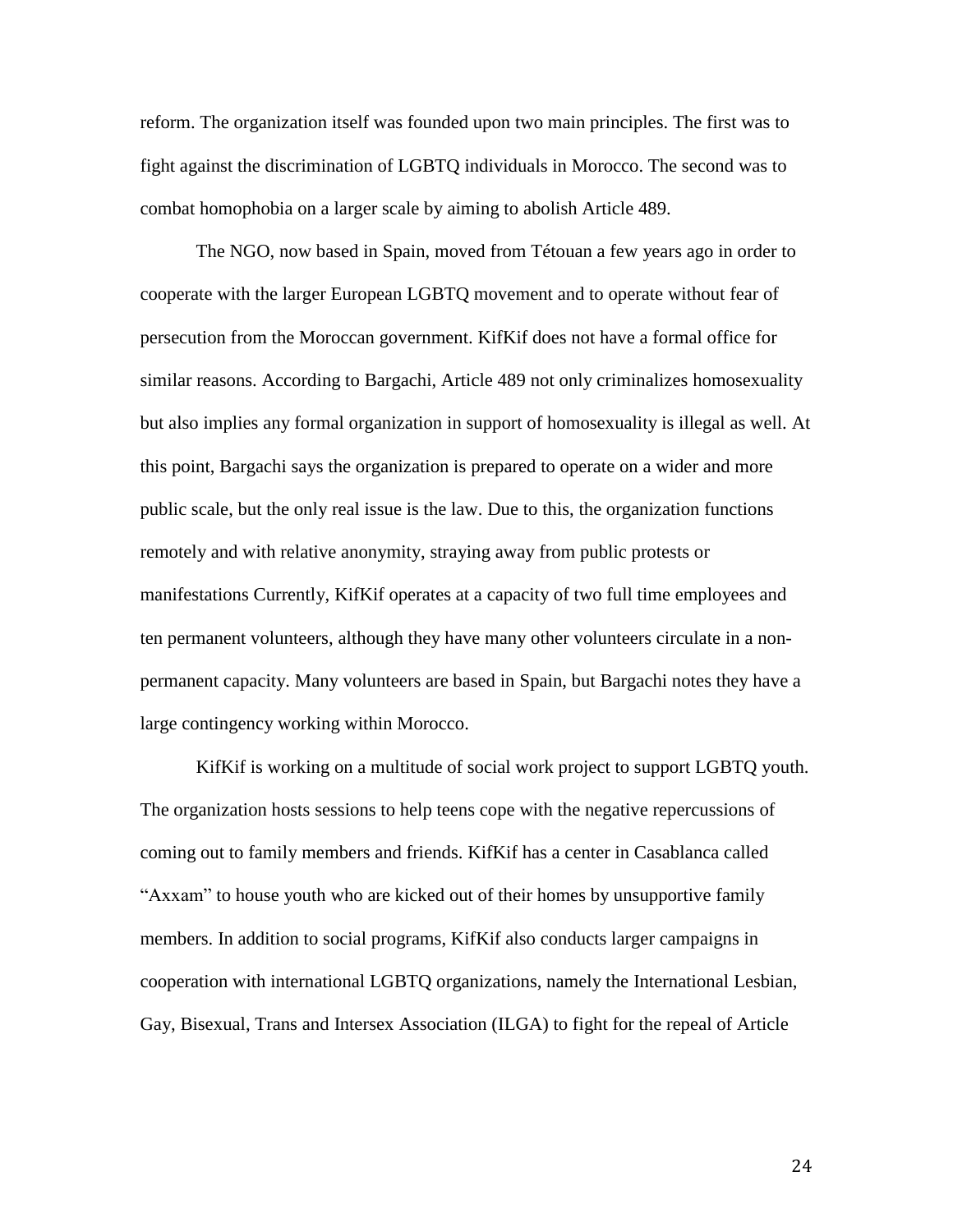489 and against the global discrimination of LGBTQ individuals. These campaigns, Bargachi notes, are conducted mostly online through email and social media.

In terms of working with other LGBTQ organizations in Morocco, Mr. Bargachi seemed to be cautiously optimistic for the potential of future cooperation. Bargachi mentioned that he would look forward to working with Aswat and Akaliyat in the future. However, at the moment, he believes they have some fundamental differences that would prevent cooperation. Specifically, Bargachi pointed to the differences between KifKif and Aswat. Aswat, he noted, is very "Arab" oriented. They do not like to work with European or international organizations, and focus exclusively on the movement within Morocco. Bargachi also noted he will collaborate with Mali for the first time this upcoming spring, but does not consider it to be more of a feminist organization than one exclusively promoting LGBTQ rights (S. Bargachi, personal communication, April 29, 2016).

#### *Akaliyat*

In comparison to KifKif, Akaliyat is a newer addition to the LGBTQ movement in Morocco, having only been established within the last few years. Also unlike KifKif, which has NGO status, Akaliyat identifies collective and LGBTQ magazine. When speaking to two representatives of the collective, they mentioned the goal of the magazine is to educate the Moroccan public on sexual minorities and homophobia. One of the primary reasons homophobia is so prevalent, they said, is because there was a dearth of education surrounding how to discuss homosexual people. There was no official word in Arabic for gay until about ten years ago when the term "mithly" was introduced (Frosh, 2013). Even now, many people resort to slurs when referring to homosexuals or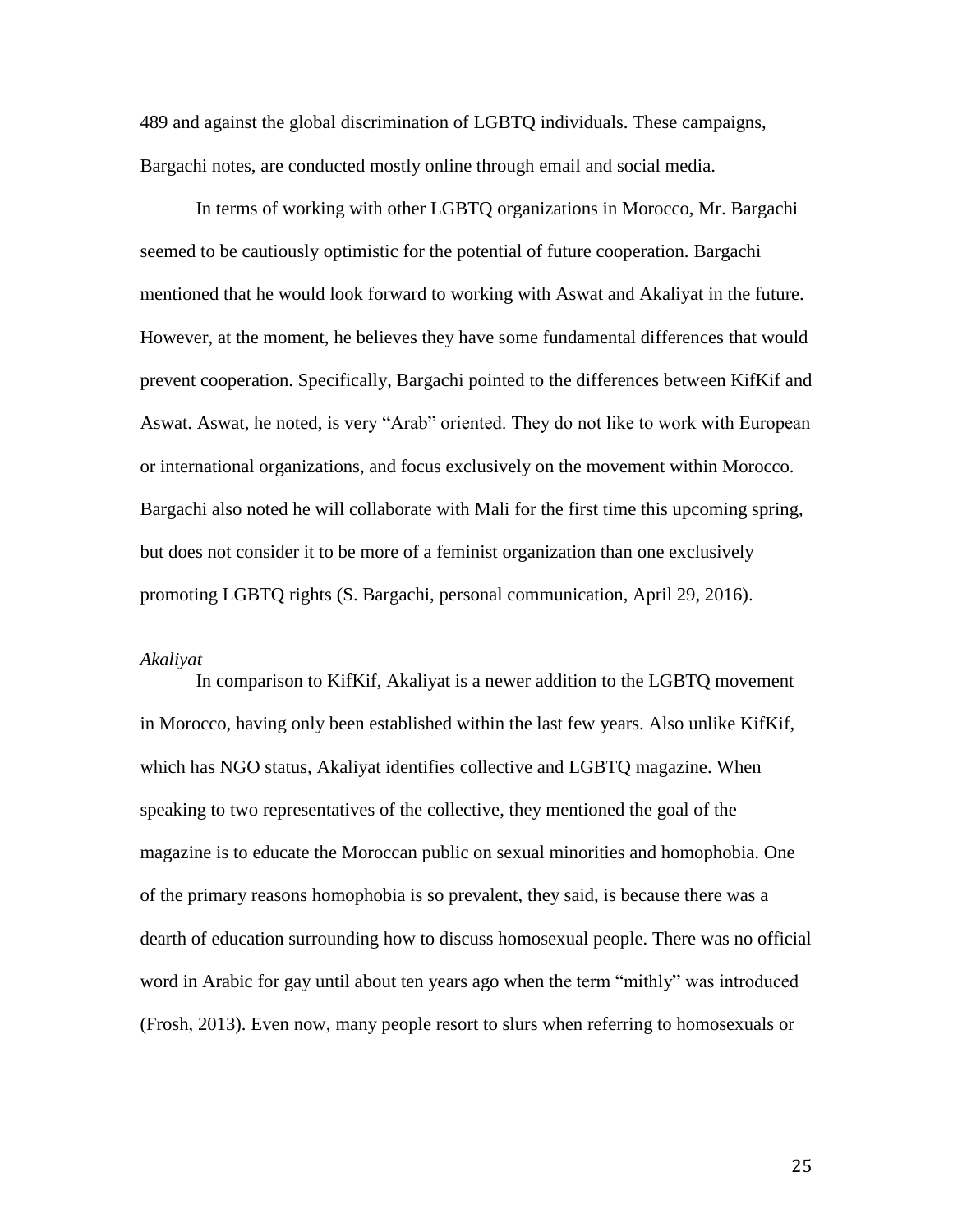homosexual activity. Specifically, they noted, Moroccans tended to confound the term "pervert" with "homosexual".

Like KifKif, Akaliyat operates on a smaller scale. The organization totals to around 30 people, most of them volunteers, and they don't have a formal office. The reason for this, one of the representatives explained, is because they have little access to the public sphere. In Moroccan society, transgressions and basic lack of human rights confine them to operating on the Internet. The paper itself is published exclusively online, but Akaliyat also has a Facebook and twitter page. Currently, their efforts are directed towards organizing a demonstration for the international day against homophobia on May  $7<sup>th</sup>$ , and publishing another magazine before Ramadan on the topic of religious minorities.

When asked about the future, one representative said they are looking to grow their organization and eventually diffuse their magazine to a wider European audience in a multitude of languages, not just French and Arabic. Similarly to KifKif, Akaliyat also wishes to collaborate with other Moroccan LGBTQ organizations, but recognizes there are differences in approach that may make cooperation unlikely at the present time. For example, one representative noted that Mali's tactics are very confrontational and aggressive. The goal of Akaliyat, conversely, is simply to make people aware of the issues surrounding LGBTQ people (Akaliyat Representatives, Personal Communication, April 28, 2016).

*Mali* 

According to Ismael, a member of Mali, the organization defines itself as an alternative movement for individual freedoms. Founded in 2009, Mali fights against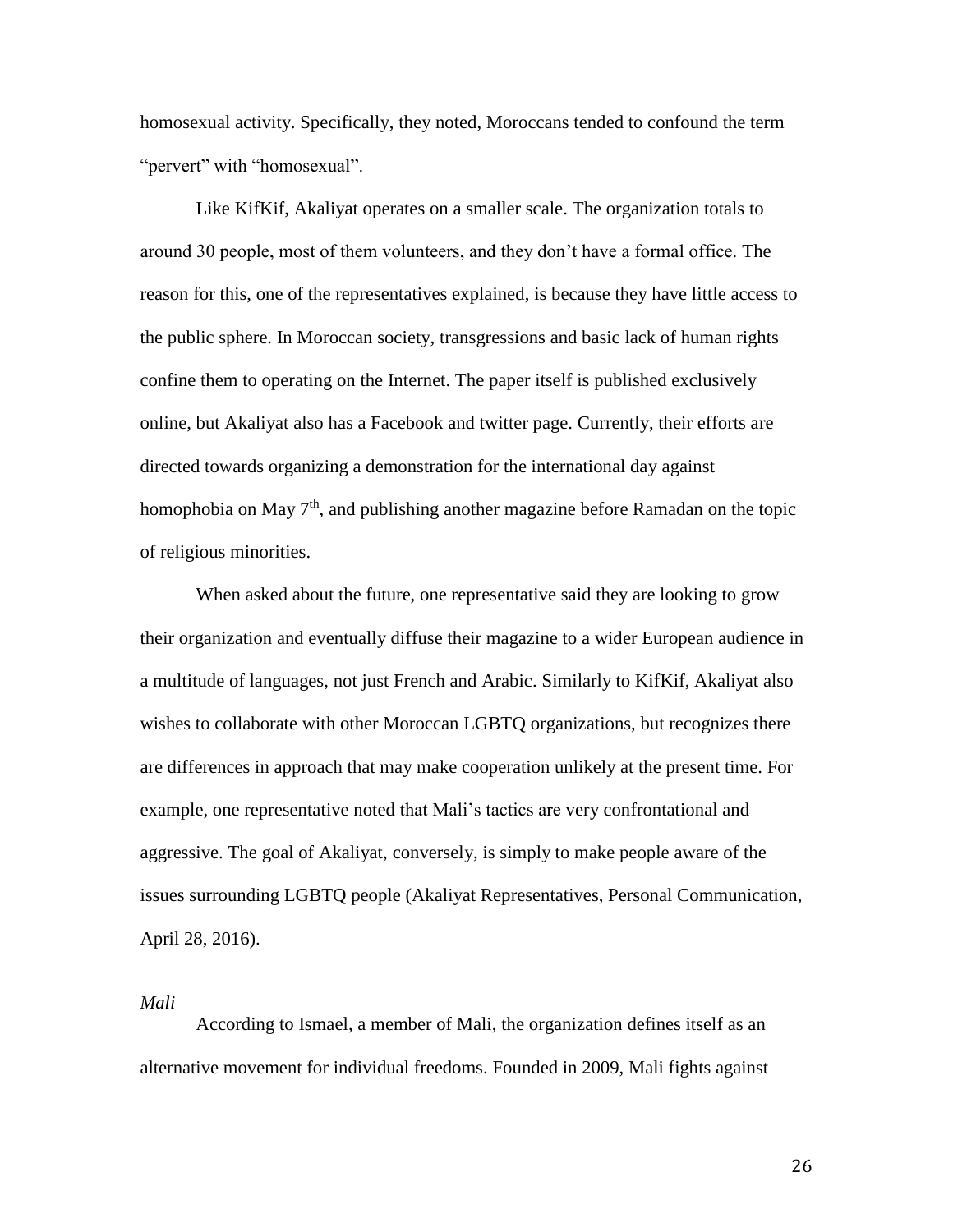discrimination of the LGBTQ community and for individual freedom of expression. Instead of general education, Mali operates by focusing on individual cases of discrimination within Morocco. Mali often utilizes social media platforms when campaigning for the rights of LGBTQ individuals. Recently, they used Facebook and twitter to circulate petitions to release the two men convicted of homosexual activity in Beni Mellal. They also sent representatives to protest in front of the courthouse the day of the ruling, a rare public display of solidarity. However, due to intimidation by the government, such public displays are not often possible. According to Samir Bargachi of KifKif, Mali previously attempted to organize a Moroccan gay pride parade (S. Bargachi, Personal Communication, April 29, 2016). The details of the location and how far the planning process got was unclear, but the protest never came to fruition.

Like KifKif and Akaliyat, Mali believes in the power of collective action and collaboration with other LGBTQ groups in Morocco. However, when talking to Ismael, he also acknowledged that certain fundamental differences might prevent cooperation. Ismael cited Aswat as a primary example. Awat, he noted, highly rejects European cooperation and prefers to operate with a very select groups of Moroccans, whereas Mali prefers to work with European groups in order to further their cause (Ismael, Personal Communication, April 22, 2016).

#### *Aswat*

Aswat is a collective that was founded in 2009, its mission to end discrimination against the LGBTQ community and repeal Article 489 in Morocco. Aswat, similar to Akaliyat, began as an online magazine operated by 8 people. However, over eight years, Aswat has expanded to a group of 15 individuals and the collective has diversified its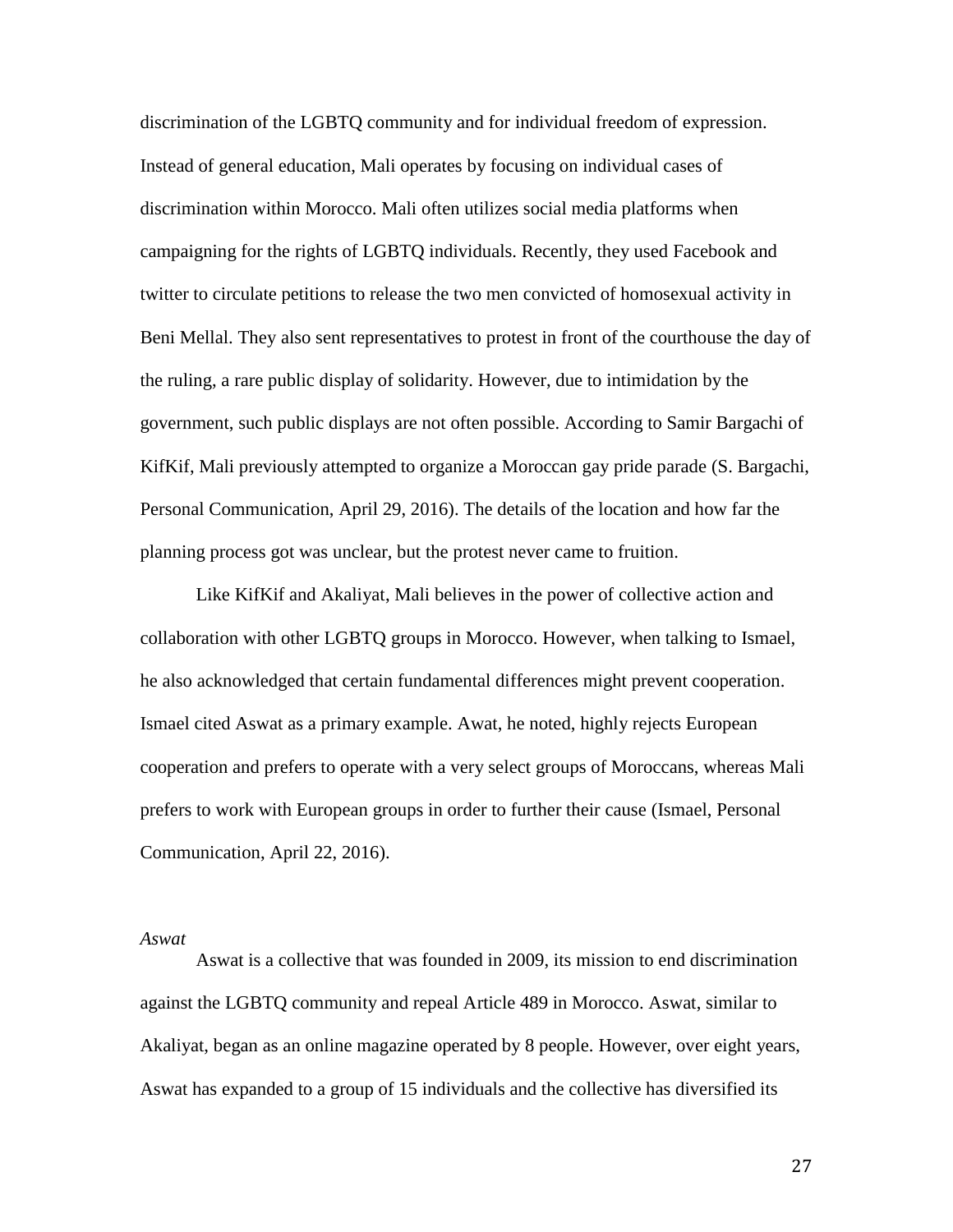tactics to include more concrete forms of activism. Aswat operates primarily on a caseby-case basis and their tactics vary accordingly.

For example, a few years ago, a transsexual was attacked and subsequently jailed in Fes. Aswat, monitoring the situation closely, chose to send a team to Fes to work on the case. The team contacted NGOs in the area, asking for support. In addition, they circulated a petition signed by lawyers and public personalities in support of freeing the transsexual individual. Aswat also provided a comprehensive legal analysis based on Article 489 in an attempt to prove the conviction of the transsexual unconstitutional. Although Aswat was heavily involved in the case and present at the hearing, a member of the team noted they were still in contact with the victim over WhatsApp, all of their work was done completely anonymously. However, in a different case in Temara, Aswat operated in a much more public manner, posting on social media and releasing official statements, but only because the government had acted first by publicizing the names of those arrested for homosexual activity.

It is important to note that although Aswat occasionally operates in a more public capacity, they are firmly against public protest. Aswat does not believe in public protest because such demonstrations lack effectiveness. Maha, a representative from Aswat, noted that they would "never go protest about gay rights in front of Parliament… The government would not have to do anything about us, because they know that the citizens would do their harassing for them" (Maha, Personal Communication, April 29, 2016).

Furthermore, public protest can be extremely dangerous. A member of Aswat noted that government intimidation and fear of harassment is a primary barrier to public forms of activism. This member explained that she believes the government has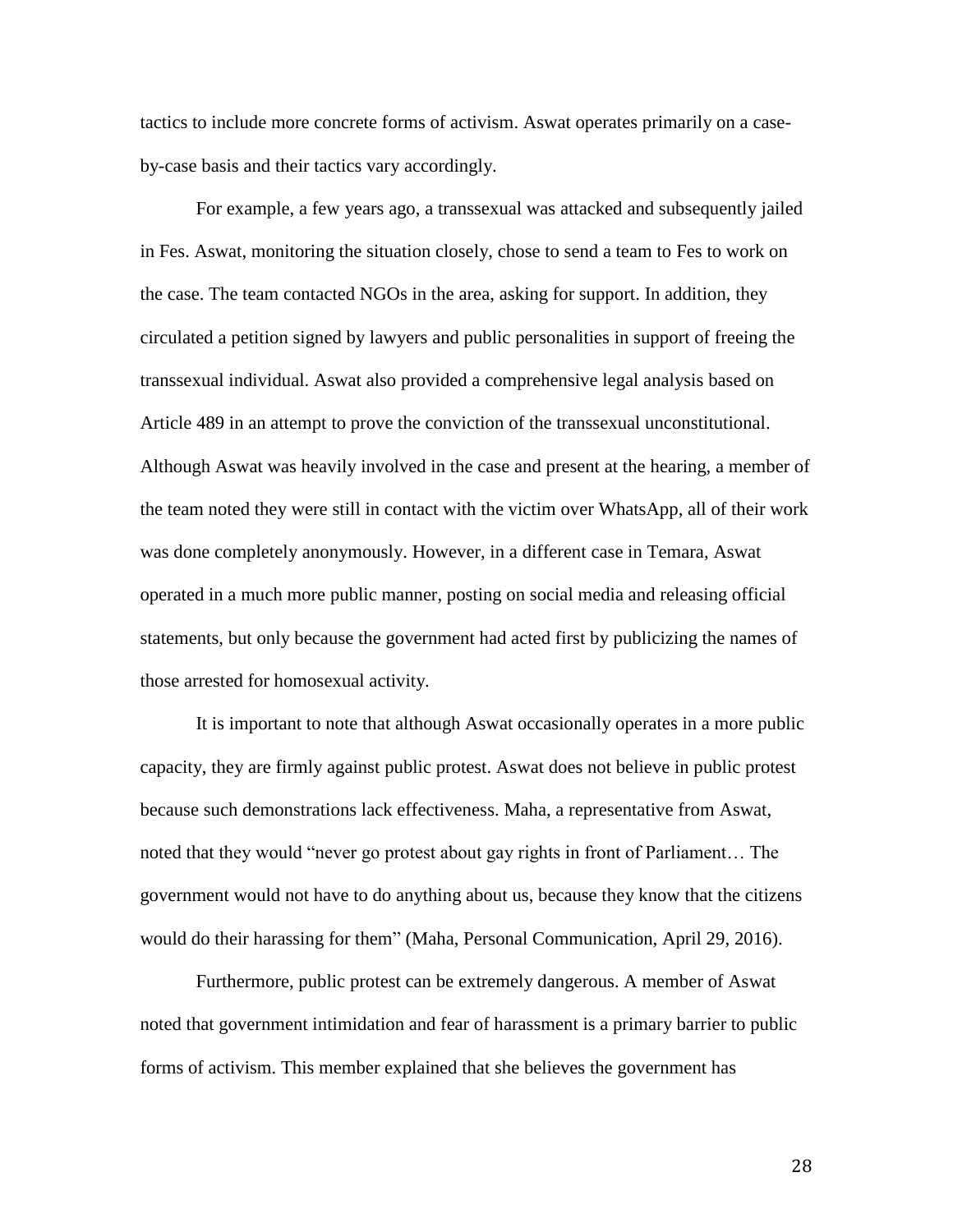knowledge of every member of the organization, and will intimidate him or her should they believe any of their actions are a threat to the state. She was recently forced to move apartments due to her involvement with the case of the transsexual in Fes (Aswat Member, Personal Communication, April 30, 2016).

Aswat's tactics and beliefs are very different than any other Moroccan LGBTQ organization. A main factor of this is that they are strongly opposed to outside cooperation, particularly with European LGBTQ organizations. This puts them particularly at odds with Mali, who often cooperates with European organizations. This past summer Femen, a French LGBTQ organization, came to Morocco in coordination with Mali to protest against a recent decision by a court that resulted in the jailing of three homosexual men. Two Femen activists with "in gay we trust" written across their chests, stripped to the waist and kissed in the courtyard by Hassan tower in Rabat. The next day, two Moroccan men imitated the gesture kissing in the same spot. Their faces were publicized on Moroccan national television, eventually leading to protesters gathered outside the men's houses and videos threatening the men circulating on the internet ("Femen protestors", 2015).

An Aswat member noted that this is the problem when it comes to outside activist groups; they don't understand the context of Morocco. The actions of Femen resulted in the harassment of two innocent men, but completely disrespectful to Moroccan culture. Furthermore, the media frenzy completely derailed Aswat's progress on the case. Ultimately, the member from Aswat noted that only organizations that understand the political context in Morocco could affect change. In Morocco, she said,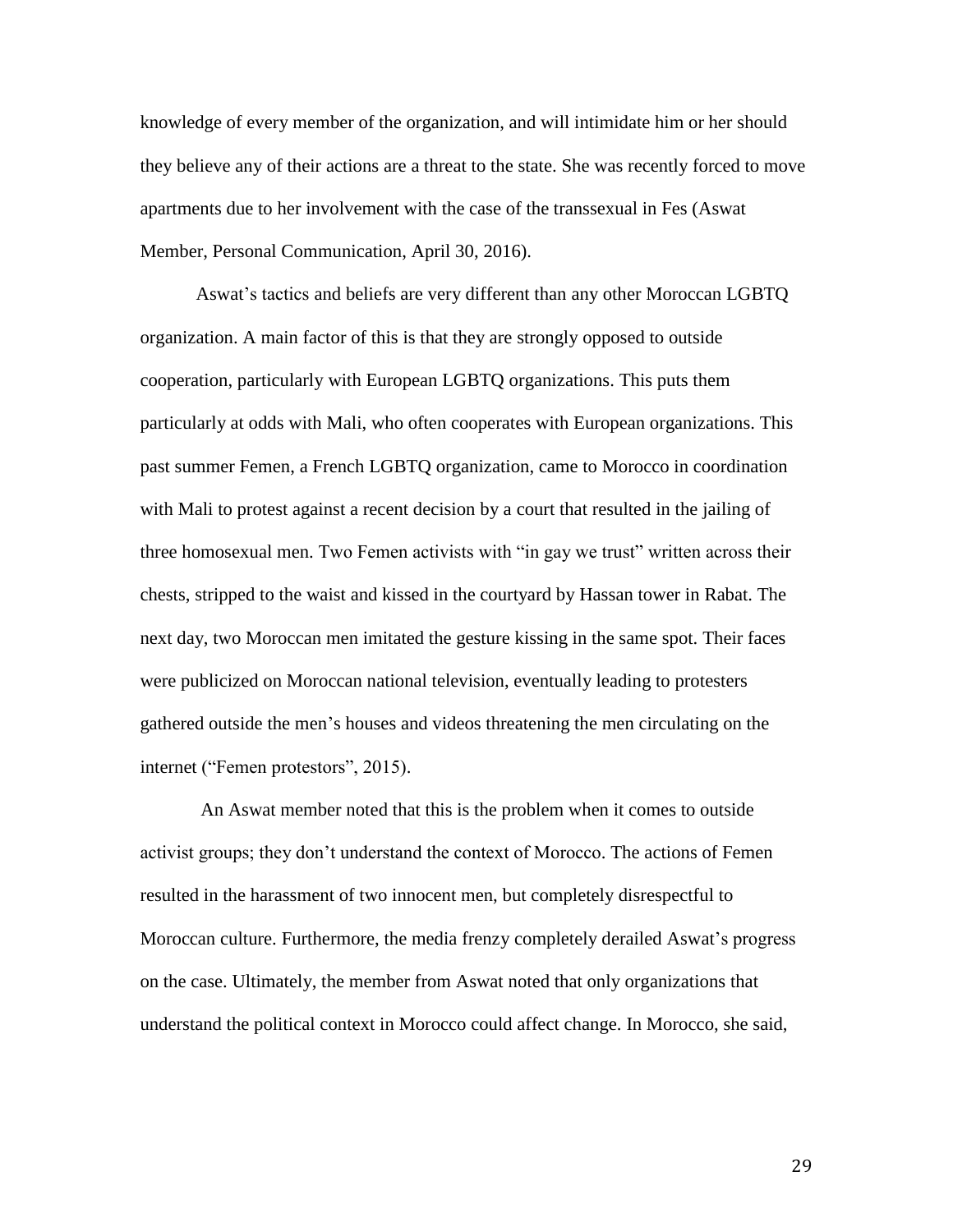anonymous acts are often more useful than public displays of resistance (Aswat Member, Personal Communication, April 30, 2016).

#### *Summary of Methods*

KifKif, Akaliyat, Mali and Aswat all have different tactics and approaches to advocating for LGBTQ rights. This often limits the possibility of collaboration between groups. However, there are commonalities in the ways in which these organizations occupy space. Article 489 makes any formal organization advocating for LGBTQ rights illegal. Because of this, organizations must operate on a smaller scale, meeting in places such as houses of members and cafes, instead of having formal offices. The spaces these organizations utilize very much embody Nancy Fraser's definition of counterpublics. They exist simultaneously as a space of withdrawal, but also a base to organize tactics and 'agitational activities' directed at the wider public (Fraser, 1990, p. 68). However, public discourse in Morocco is much monitored and controlled by the government. Often, this means that tactics such as public protest and civil disobedience are not only ineffective, as rhetoric surrounding public protest is controlled by the state, so even if organizations protest in public the state usually has a reason for letting them do so, but they are also dangerous. Exposing yourself as an advocate for LGBTQ rights not only makes you a target of the state, but also subject to harassment by other Moroccan citizens. Often because of this reason, organizations must employ alternative tactics in order to advocate for LGBTQ rights. Organizations like KifKif and Mali resort to operating outside of Morocco in order to achieve greater freedom of speech. Aswat, conversely, operates with almost complete anonymity within Morocco.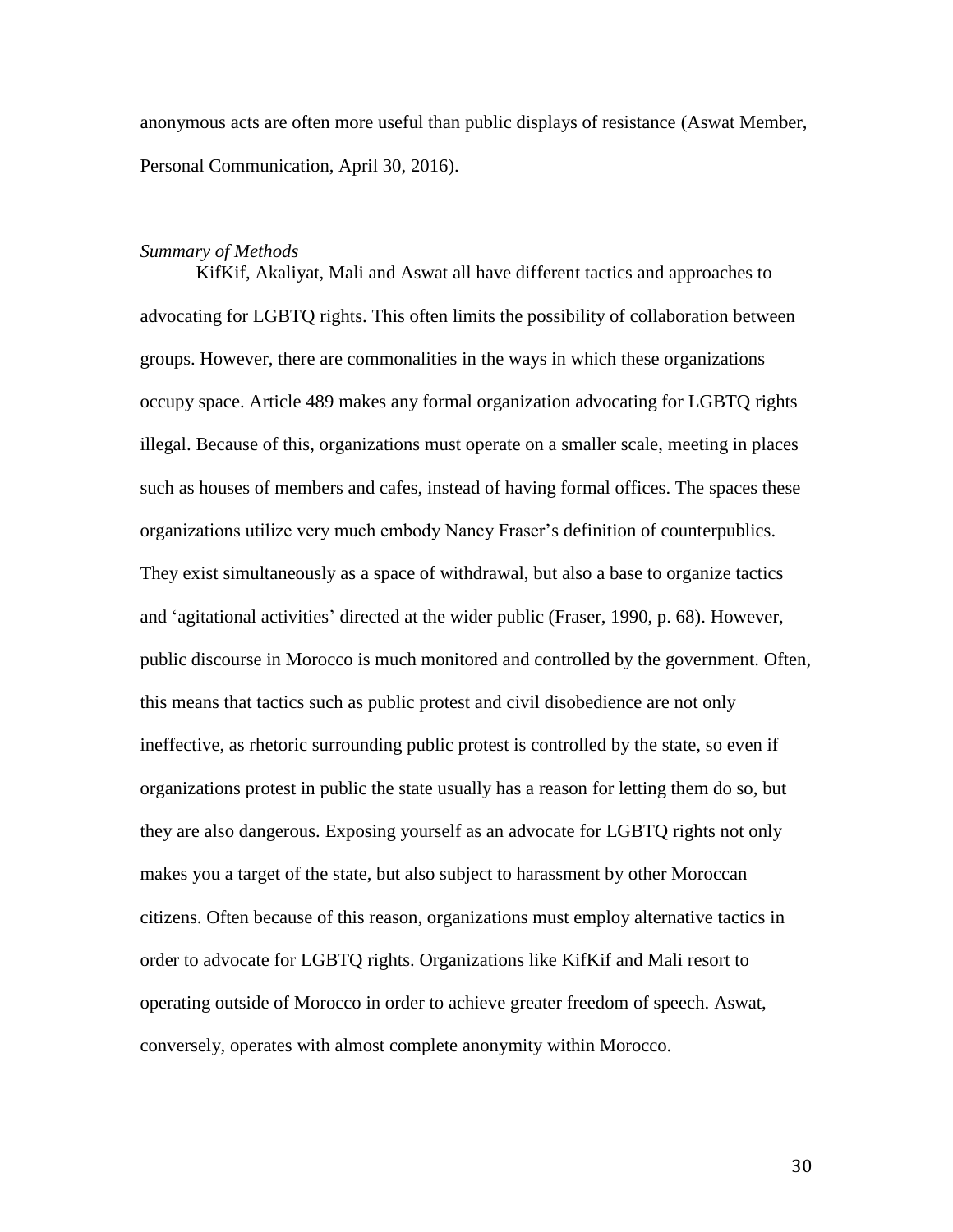For all of these organizations, the Internet serves as a safer, more anonymous mechanism to disseminate information. With every representative I talked to, each made sure to mention the significance of Facebook, Twitter, Instagram and even email in creating effective campaigns and spreading awareness. In his article "Internet and the Political Public Sphere", Terje Rasmussen notes of the transformative nature the Internet has had on the public sphere. "With social media platforms," Rasmussen notes, "the network of…communication is more open ended and distributed; has thus fewer central notes, gatekeepers and agenda setters" (Rasmussen, 2014, p. 1320).

Dr. Mokhtar El Harras from Mohammed V University also supports this claim. For the past year, Professor Harras, along with two colleagues, has been researching the reconstruction of public space as a way of political socialization and participation. In an interview with Professor Harras, he noted that "the mutual relationship between virtual and physical space" is becoming increasingly important factor when looking at social movements in Morocco. Based on his research Harras postulates, "we cannot fully understand what happens in the public space without knowing what is happening in social media and social networking sites." Networking sites such as Facebook and Twitter, he says, "play an important role in expressing the needs and gains" of a collective group of people. When it comes to online activism, it is important to realize not everyone has the ability to access physical space. Some social movements act on a dual level, within the virtual and the physical space, while some are only able to exist in the virtual" (Dr. Harras, Personal Communication, April 26, 2016).

Such is the case with the LGBTQ movement in Morocco at the present time. Through publishing magazines online, photos and hashtags supporting campaigns on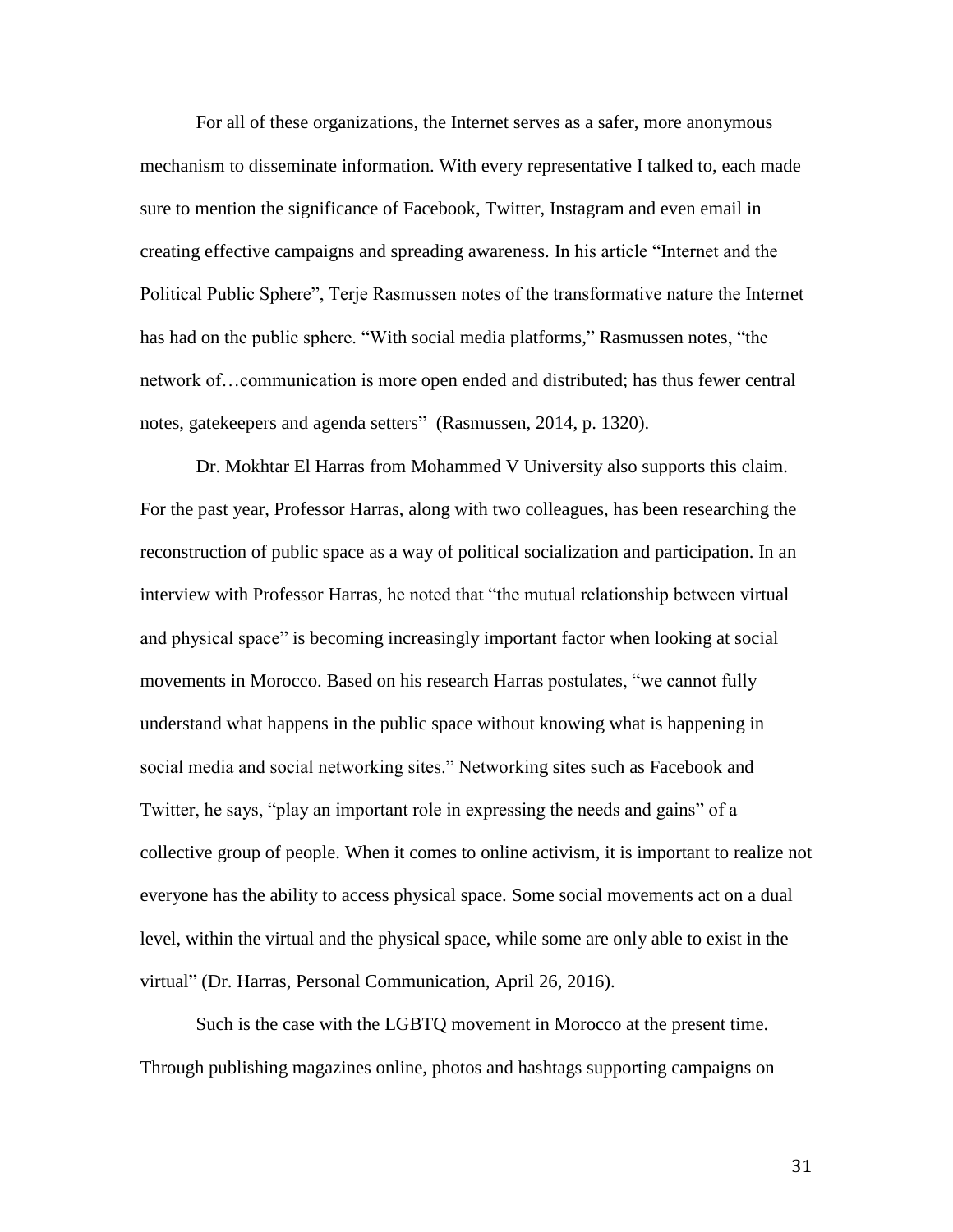Twitter, or circulating petitions on Facebook, the Internet allows LGBTQ organizations in Morocco to bypass the medium of physical space by connecting and mobilizing individuals in the sphere of the web. These can be conducted with greater anonymity and with less personal accountability than a street protest or other forms of public civil disobedience.

According to Harras, one does not need to occupy physical space in order to impact discourse. Although this is a logical claim, it is difficult to quantify, particularly in the context of the LGBTQ movement in Morocco. In the next section, I will explore to what extent LGBTQ organizations have an impact on the discourse of the wider public sphere in Morocco. Based on the work of Mathieu Hilgers, as well as opinions from Professor Harris and Akaliyat, Mali, KifKif and Aswat representatives, I will conclude the tactics of the LGBTQ movement have had a somewhat measurable affect on public discourse.

#### **LGBTQ Organization's Effect on Public Discourse**

As previously mentioned, Mathieu Hilgers outlines the existence of public spaces in semi-authoritarian contexts in "Espaces publics liminaires en contexte semiautoritaire." Semi-authoritarian regimes, Hilgers notes, give the appearance of a thriving public sphere and civil society in order to maintain the façade of a democracy while simultaneously monitoring public discourse. In recent years Hilgers suggests that "the multiplication and mutation of public spaces suggests the possible existence of a slow but powerful transformation" of the public sphere in semi-authoritarian regimes, particularly after the Arab Spring (Hilgers, 2014, p. 158).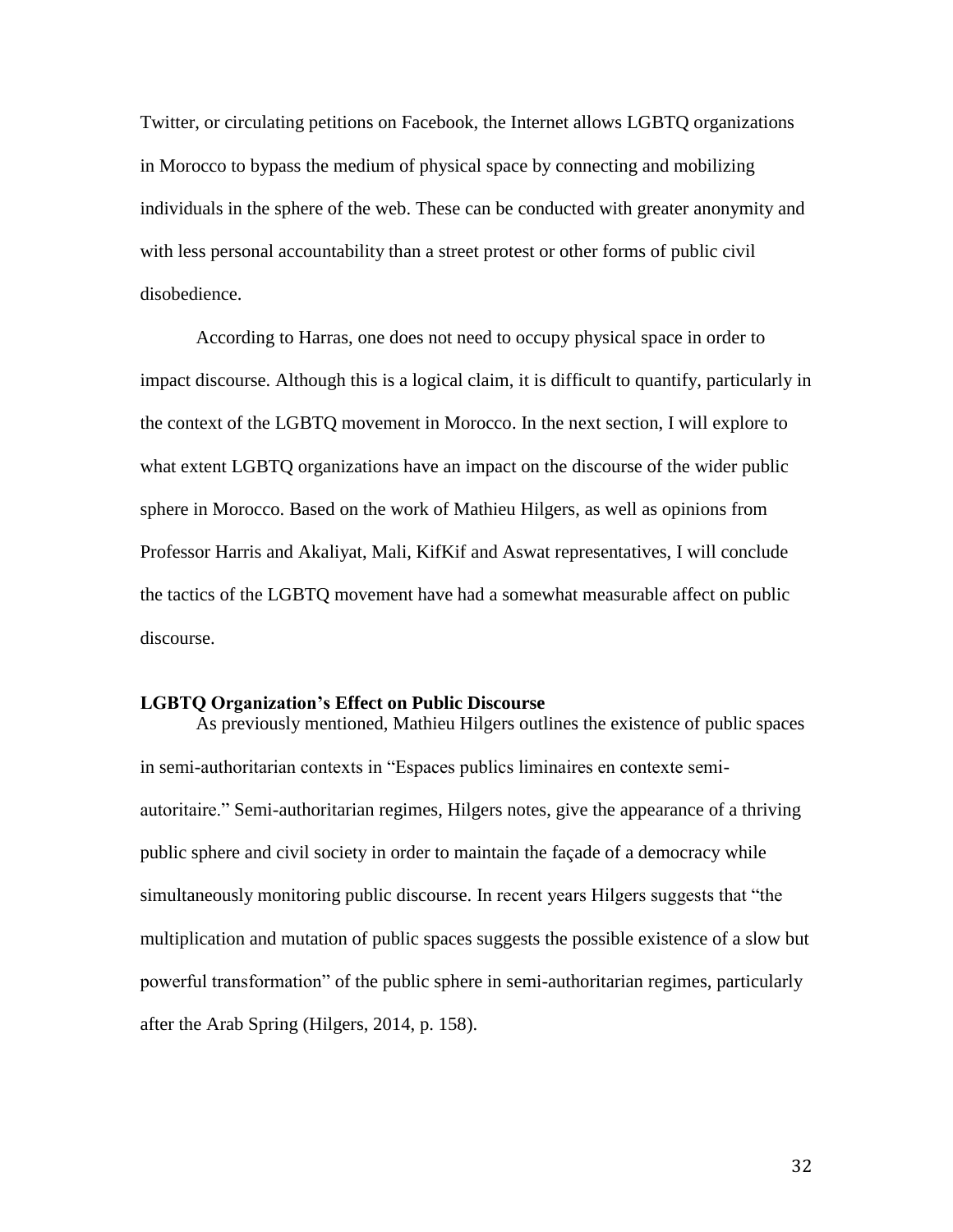Dr. Mokhtar El Harras' research certainly supports this claim. He notes, "before [the Arab Spring] the public space was a space that was forbidden, it was almost fully occupied by the state." However, after the February 20<sup>th</sup> movement in Morocco, "there has been a reconstruction of the meaning of space." Not only are counterpublics becoming more developed as sites of resistance but also the public sphere itself is expanding. Now, Harras notes, "more and more people are allowed to speak and participate" (Dr. Harras, Personal Communication, April 26, 2016).

It is evident that both alternative spaces and the people that use as sites of resistance to the state are growing, particularly in Morocco. However, Hilgers notes that the extent to which those operating in these alternative spaces can have an effect on the wider public sphere varies. According to Hilgers, the ability to challenge and change discourse depends on the consistency of the authoritarian regime in regulating the activities of actors within these counterpublics (Hilgers, 2014, p. 158).

Within the context of the LGBTQ movement in Morocco, the state has a good handle on the regulation of activity in the public sphere. Based on my interviews with KifKif, Akaliyat, Mali and Aswat, state intimidation seems to be effective in silencing the voice of the LGBTQ movement within the wider public sphere. KifKif was forced to relocate to Spain in order to operate with more freedom, Mali directs a lot of its efforts to foreign protests supporting international LGBTQ rights because it is unable to do so in Morocco. Akaliyat is unable to collectivize and move beyond publishing an online magazine, and Aswat is forced to operate with complete anonymity for fear of persecution by the government.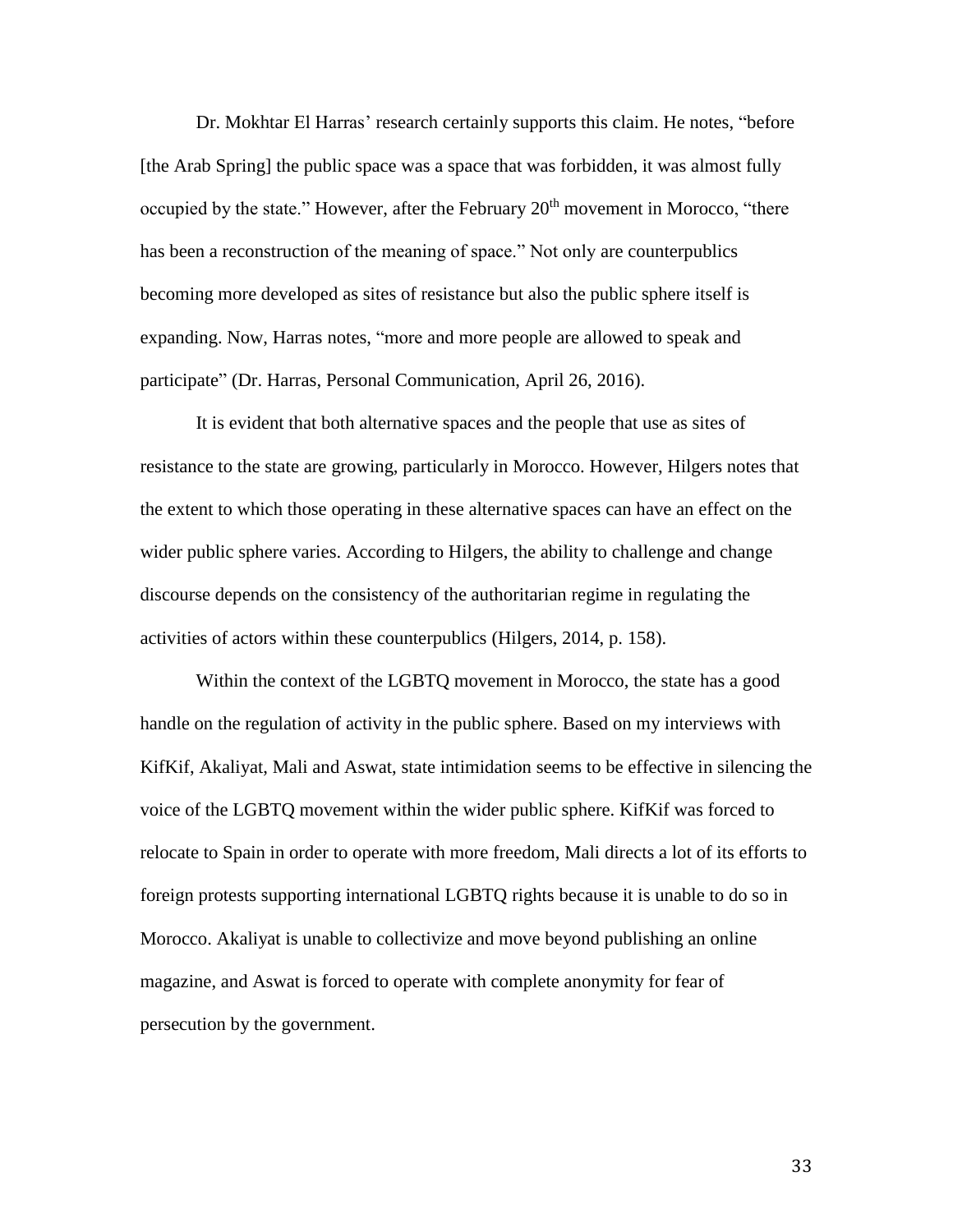However, the state is much less effective in controlling these alternative spaces the LGBTQ movement has carved out for itself. These alternative spaces are unregulated by the government, so much so that LGBTQ organizations are able to collectivize and are relatively free to engage in actions directed at the wider public sphere. Such spaces of resistance mostly exist in the virtual sphere. KifKif, Mali, Akaliyat and Aswat all have a strong online presence. Mali, Akaliyat and Aswat in particular have thriving Facebook and Twitter pages where they regularly post articles and news updates. Such a presence allows each organization to conduct full campaigns and circulate petitions, all entirely online.

According to Samir Bargachi, such tactics are affecting the public sphere in a noticeable way. Ten years ago, there was no discourse surrounding homosexuality in Morocco and only one organization advocating for LGBTQ rights. Now, there are four. Bargachi believes that forms of media are now much more neutral when covering homosexuality. Politically, he believes it is much less possible to detain people for being homosexual than it was a decade ago. The recent ruling in Beni Mellal is an example of such a change. The two men convicted for homosexual activity were released, and all attackers received convictions. In addition, efforts to release the two men garnered international support and media coverage. Even five years ago, Bargachi says, this would not have happened (S. Bargachi, Personal Communication, April 29, 2016).

A representative of Akaliyat also noted a change in discourse over the past few years. The most evident difference has been the shift in terminology. Five years ago, people still referred to homosexuality as "perversion." Now, with the introduction of the term "mithly" directly translated to mean 'like me', people are referring to LGBTQ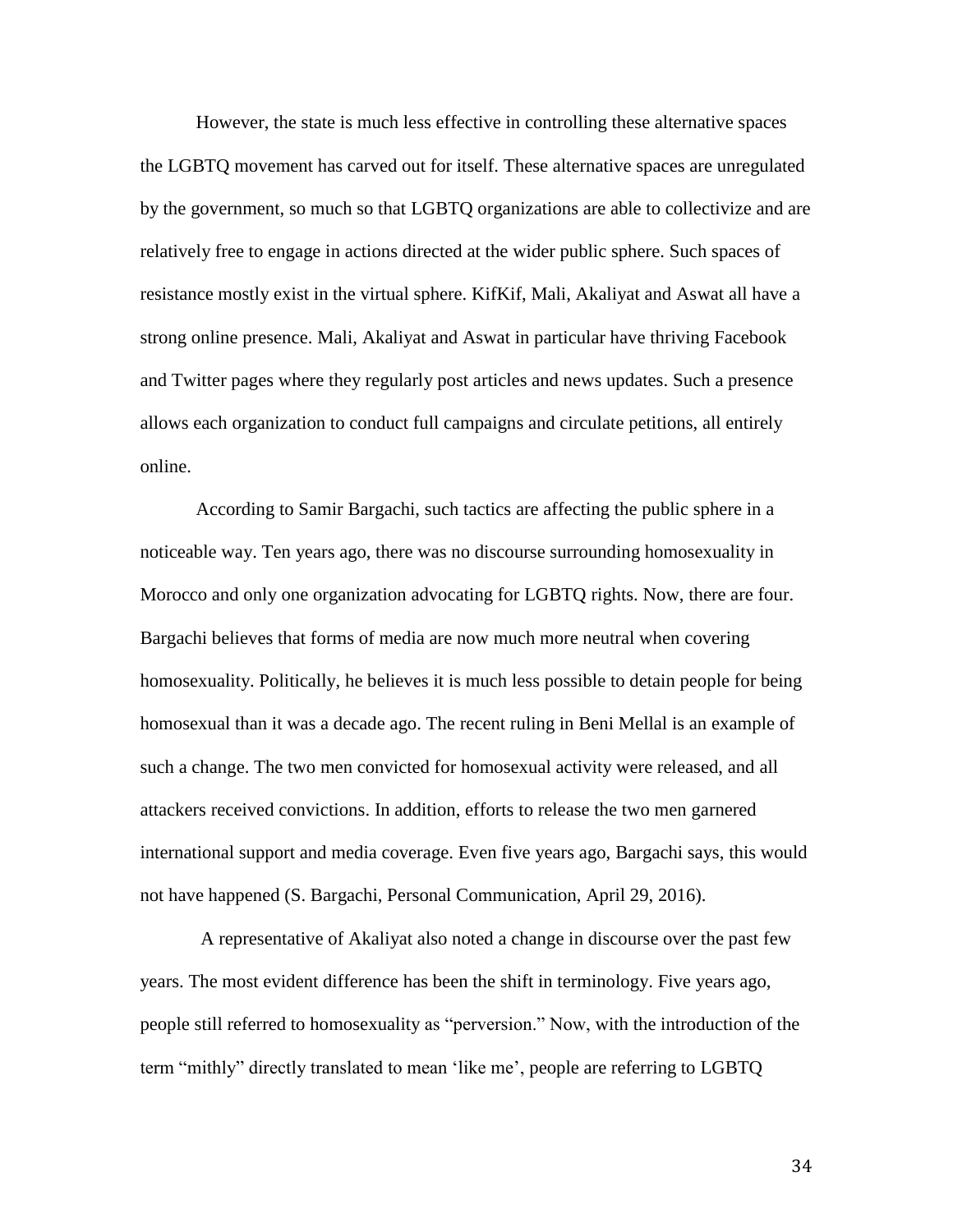individuals in a less offensive way. Although this is a small change, she says, it is an important step in the right direction (Akaliyat Representative, personal communication, April 28, 2016).

These factors point to a small change in discourse surrounding homosexuality in Morocco. There are now four organizations working towards Moroccan LGBTQ rights, terminology about homosexuality and how it is being discussed in media is becoming more neutral, and the ability for the government to detain individuals suspected of homosexual activity is decreasing. It is important to note that these changes are most likely not only a result of the work of LGBTQ organizations in Morocco. Other geopolitical factors, such as the increasing pressure to conform to international human rights standards, should also be taken into consideration, especially when looking at the success of cases like Beni Mellal. However, this should in no way undermine the accomplishments of the LGBTQ movement in Morocco that has undoubtedly grown within the past ten years.

#### **Conclusion**

Due to Article 489 and a variety of other social, religious and cultural factors, the LGBTQ community is a marginalized one in Morocco. Because of such discrimination, these individuals in Morocco cannot freely occupy public spaces. The same applies for LGBTQ organizations and the greater movement LGBTQ Movement. LGBTQ organizations in Morocco do not have access to the public sphere and are forced to exist in alternative spaces in order to engage in activism and advocate for the rights of LGBTQ individuals.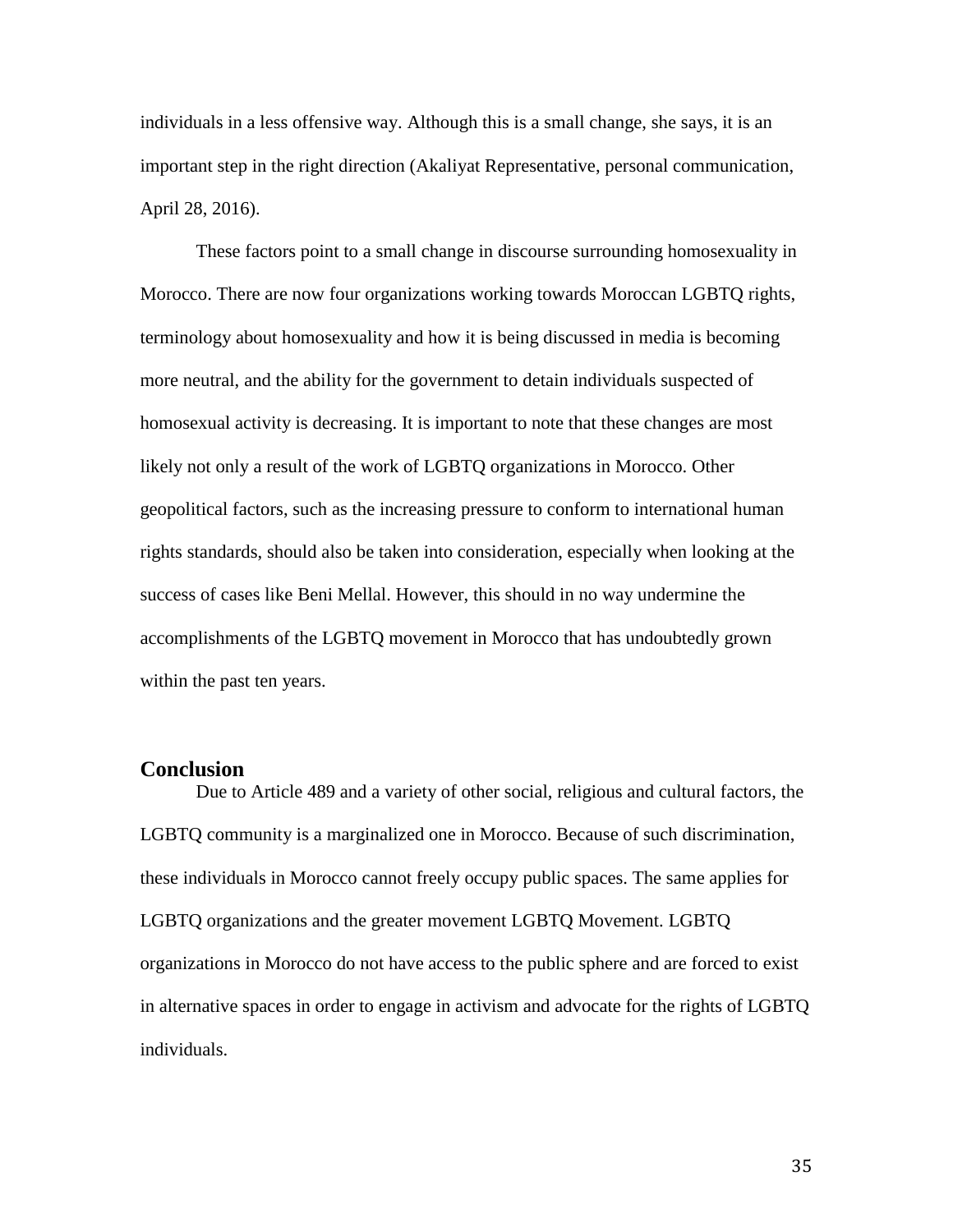Jürgen Habermas' theory of the public sphere provides a framework through which to describe how LGBTQ organizations exist and operate in such spaces. However, the theory on its own is insufficient and cannot adequately explain the nature of the Moroccan LGBTQ movement. There are three main problems with Habermas' theory of in the context of the LBGTQ Movement in Morocco. The first is Habermas' lack of acknowledgement of marginalized groups, such as the LGBTQ community, that are excluded from participating in the public sphere. The second is assuming all discourse conducted in the public sphere is rational-critical and free of emotion, when discourse surrounding the Moroccan LGBTQ movement is incredibly personal and emotional. Finally, the theory itself is based upon Western conceptions of democracy, making its applicability to non-Western contexts limited. However, using the concepts and terminology of Habermas' critics such as Nancy Fraser, Michael Warner, Mathieu Hilgers and Asef Bayat to address the problems with and expand upon the concept of the public sphere creates a more comprehensive way in which to analyze the LGBTQ movement and how they occupy space in Morocco.

Ultimately, such an analysis shows that LGBTQ organizations utilize alternative physical spaces like specific cafes, houses and bars, and virtual spaces like Facebook, Twitter and Instagram to engage in discourse and promote LGBTQ rights. Such spaces, both virtual and physical, very much embody what Nancy Fraser refers to as a subaltern counterpublic. LGBTQ organizations use these spaces both as sites "of withdrawal and regroupment" and as "bases and training grounds for agitational activities directed towards wider publics" (Fraser, 1990, p. 68).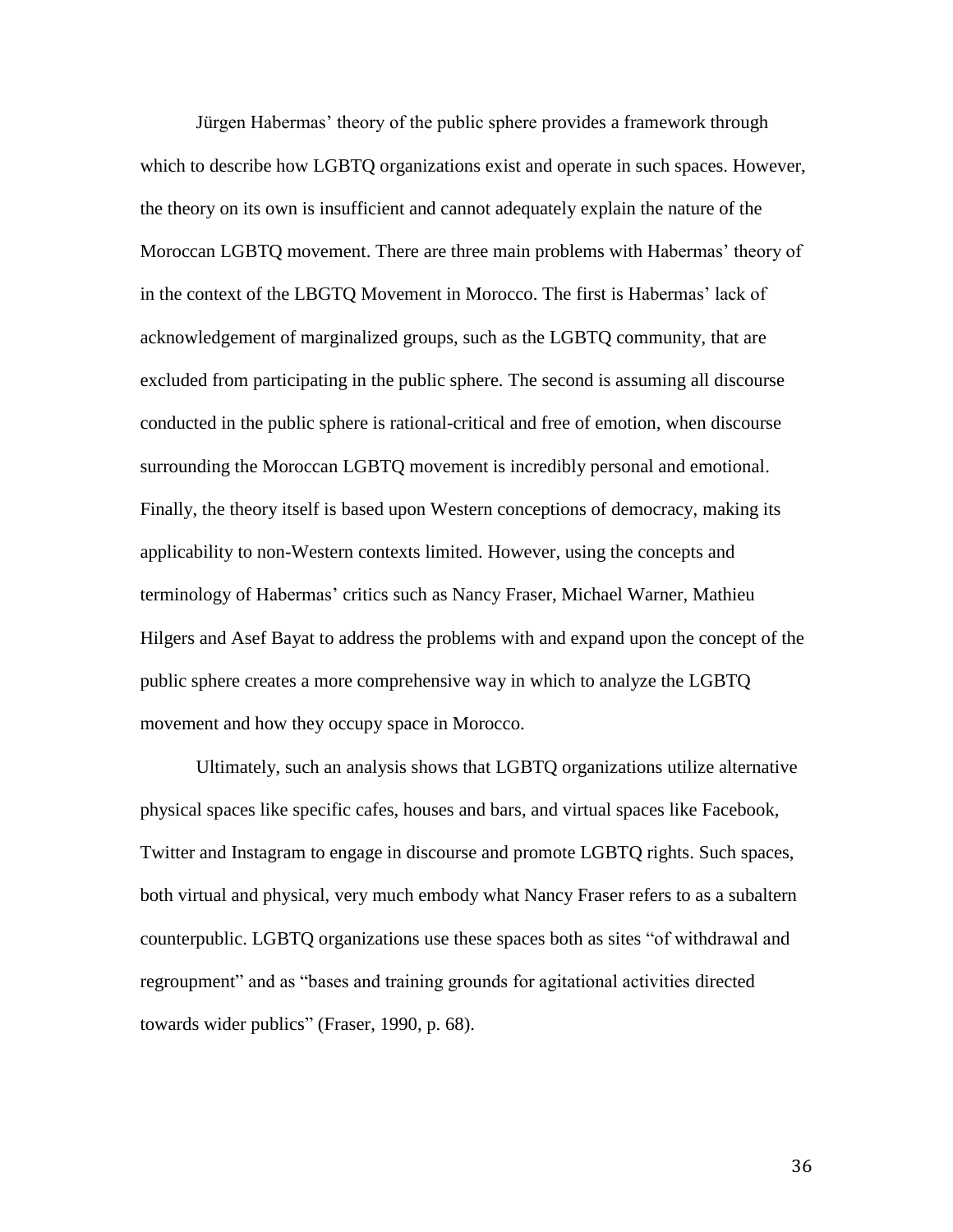According to representatives from Morocco's four LGBTQ organizations: KifKif, Mali, Akaliyat and Aswat, such 'agitational activities' are succeeding in impacting public discourse. This can be seen in the changing terminology on homosexuality, the increasing neutrality in media depiction surrounding LGBTQ individuals, as well as the difficulty to detain those suspected of homosexual activity.

While it is clear that the LGBTQ movement in Morocco has an increasing impact on public discourse, the future impact of the LGBTQ movement on the public sphere is uncertain. Will the LGBTQ movement gain enough collective agency to fully occupy the public sphere, or will they continue to develop, exist and resist in these subaltern counterpublics?

According to Samir Bargachi of KifKif, the organization has the resources to operate on a more grand and public scale; the only obstacle is Article 489 (S. Bargachi, Personal Communication, April 29, 2016). Other organizations expressed similar sentiments. A representative from Akaliyat noted that the goal of the organization is to eventually attain the public space, but legal repression from the state is the main obstacle to this at the present time. Bargachi noted that ten years ago, it was difficult to imagine this law ever being abolished the idea of it is becoming more and more plausible.

Unfortunately, there really exists no surefire to predict when Article 489 will be abolished in Morocco. At the present time, LGBTQ organizations are operating on a very small scale, and disagreements amongst organizations serve as a barrier to potential cooperation. It is clear that the LGBTQ movement has many obstacles to overcome before it can gain enough agency to seriously challenge the state in the public sphere.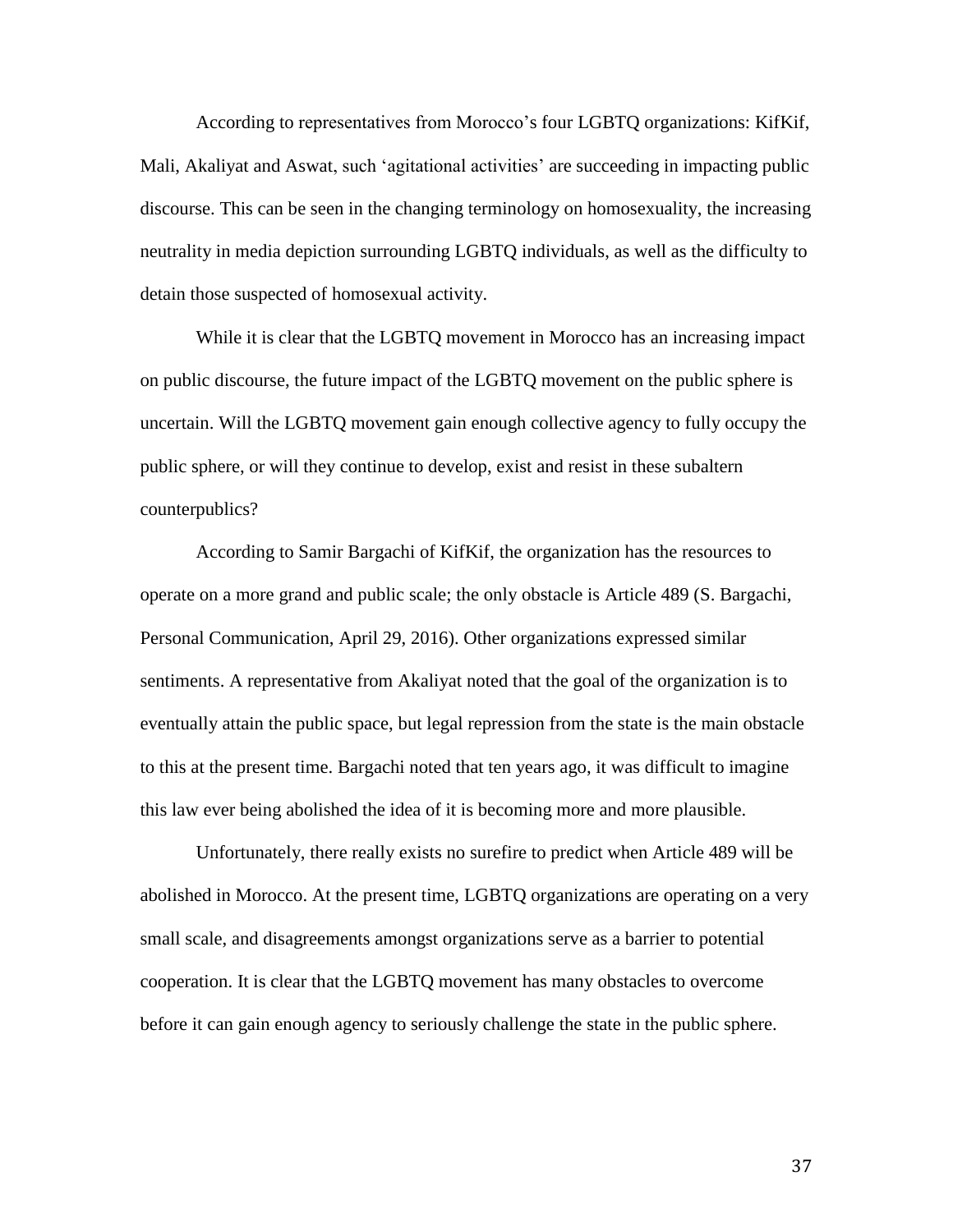However, for the purpose of future studies, it would be useful to continue to map the trajectory of the LGBTQ movement in Morocco and begin to develop a more concrete framework through which to analyze how the opening of public spaces leads to the ability of critical actors to influence the state. As Mathieu Hilgers notes in "Espaces publics liminaires en contexte semi-autoritaire", in order to truly analyze this phenomenon, one must "establish a public private continuum that goes beyond the dichotomy of the Western philosophical tradition to better reflect the variety of publics and the multiplicity of spaces" and "describe the collective control models specific to these sites and identify the processes by which they are built up as collective spaces." Ultimately, such methods "will determine whether [one] sees a real transformation of categories… or if [critical actors] can make change in these semi-authoritarian societies" (Hilgers, 2014, p. 163).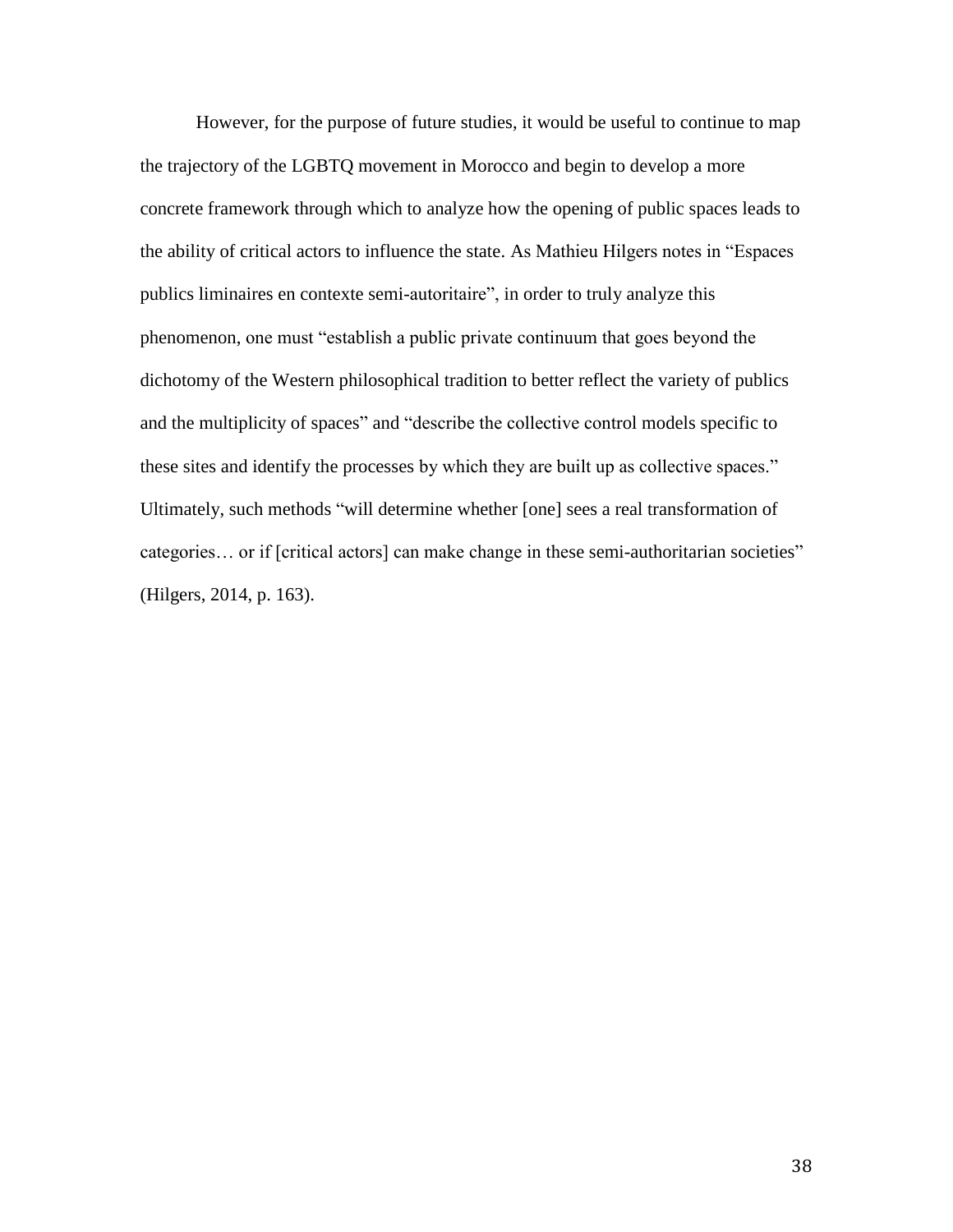# **Appendix A**

Interview Questions for Organizations

- 1. When was your organization founded?
- 2. Why was this organization founded?
- 3. What is the organizations mission?
- 4. What is the organization doing to achieve this mission?
- 5. What are your methods?
- 6. What current projects are you working on right now?
- 7. Where is your organization based?
- 8. In what capacity does your organization operate?
- 9. Does your organization have a formal office?
- 10. In the future, would you see your organization operating on a wider and more public scale?
- 11. What do you believe the goals of the LGBTQ movement in Morocco are?
- 12. How do the goals of the wider LGBTQ Moroccan movement differ from the goals of your organization?
- 13. Do you think it is possible for these goals to be achieved in the near future?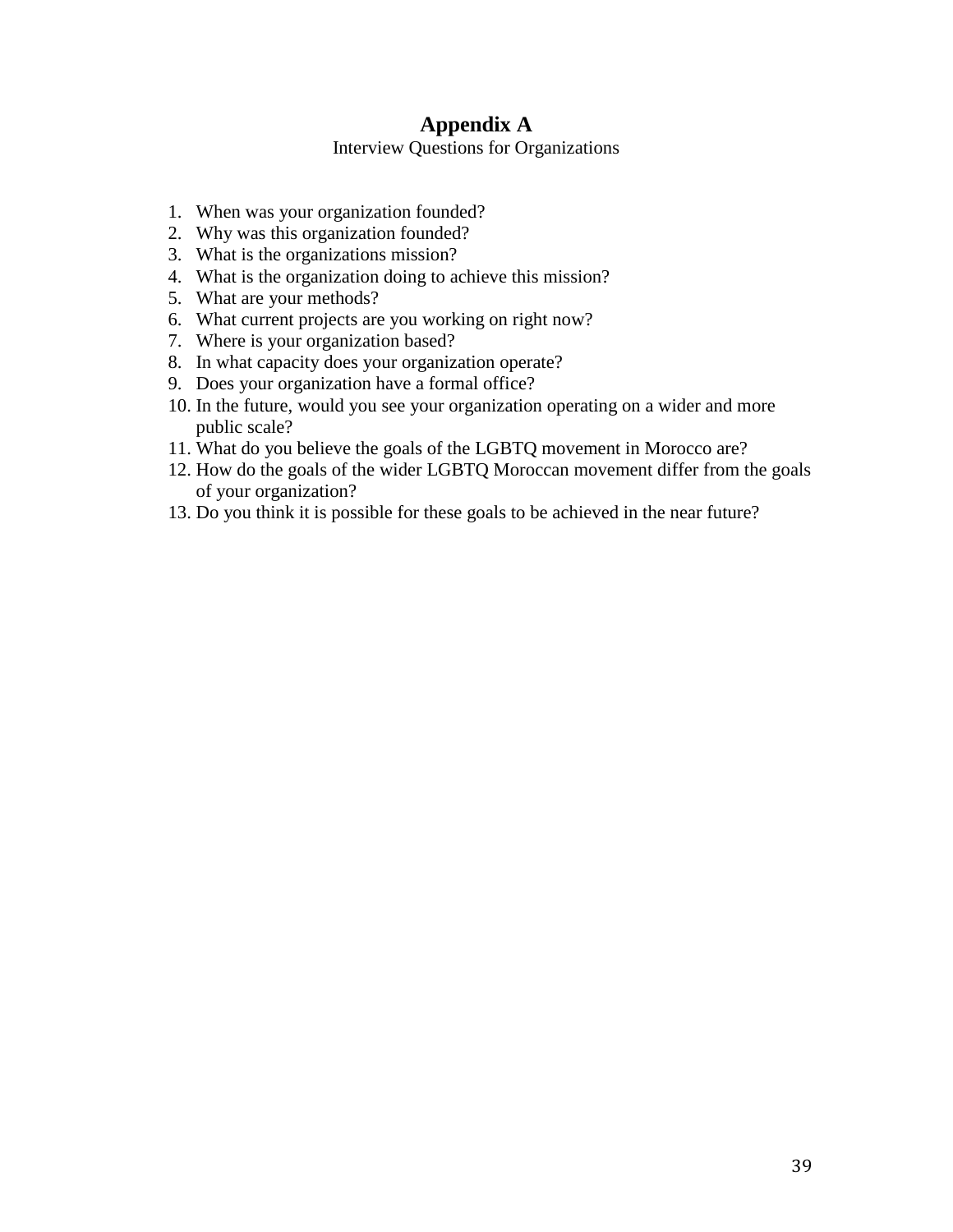# **Appendix B**

Interview Questions for Academics

- 1. What is your name?
- 2. What is your profession?
- 3. What current projects are you working on?
- 4. Does a full-fledged public sphere exist in Morocco?
- 5. What specific characteristics does the public sphere embody in Morocco?
- 6. How has public space been reconstructed in Morocco?
- 7. How has this reconstruction expanded civilian participation in the public sphere?
- 8. How do those without access to the public sphere operate?
- 9. Do you think counterpublics exist in Morocco?
- 10. What do you think defines the success of a social movement in Morocco?
- 11. Do you know anything about the LGBTQ movement in Morocco?
- 12. If so, what can you say about the movement and how they utilize the public sphere?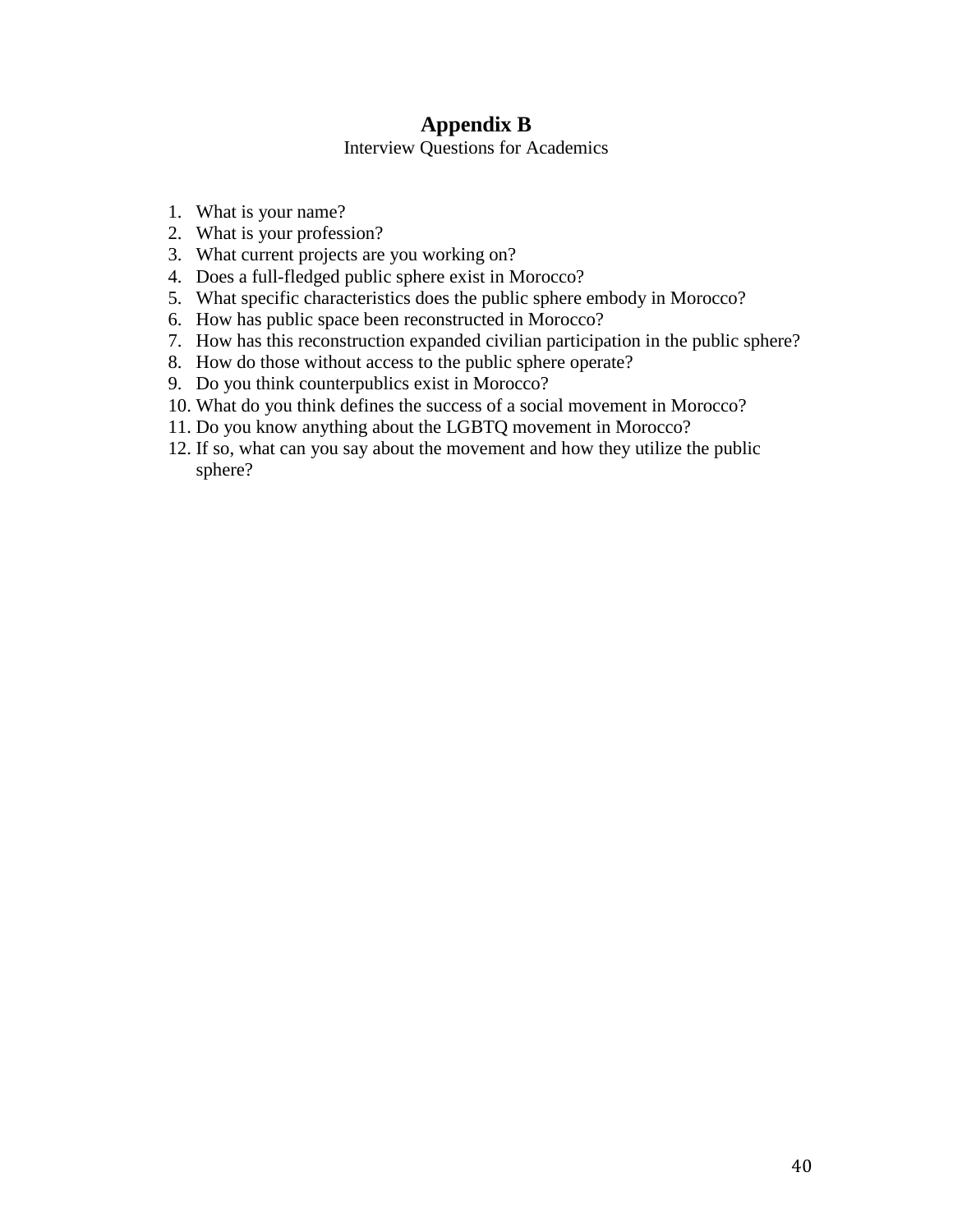# **Appendix C**

Interview Questions for Individuals

- 1. What is your name?
- 2. Where are you from?
- 3. How old are you?
- 4. How do you identify?
- 5. Are you open to your friends and family about your identity?
- 6. Does your sexual identity affect your ability to navigate public spaces?
- 7. Do you feel like you can freely express your sexual identity in public spaces?
- 8. What spaces do you feel most comfortable expressing your sexual identity?
- 9. Are you happy embodying these alternative spaces?
- 10. What do you know about the LGBTQ movement in Morocco?
- 11. Are you involved with the LGBTQ movement in any way?
- 12. If so, what is the nature of your involvement?
- 13. What do you think the goals of the LGBTQ movement in Morocco are?
- 14. Do you think these goals will be realized in the near future? Why or why not?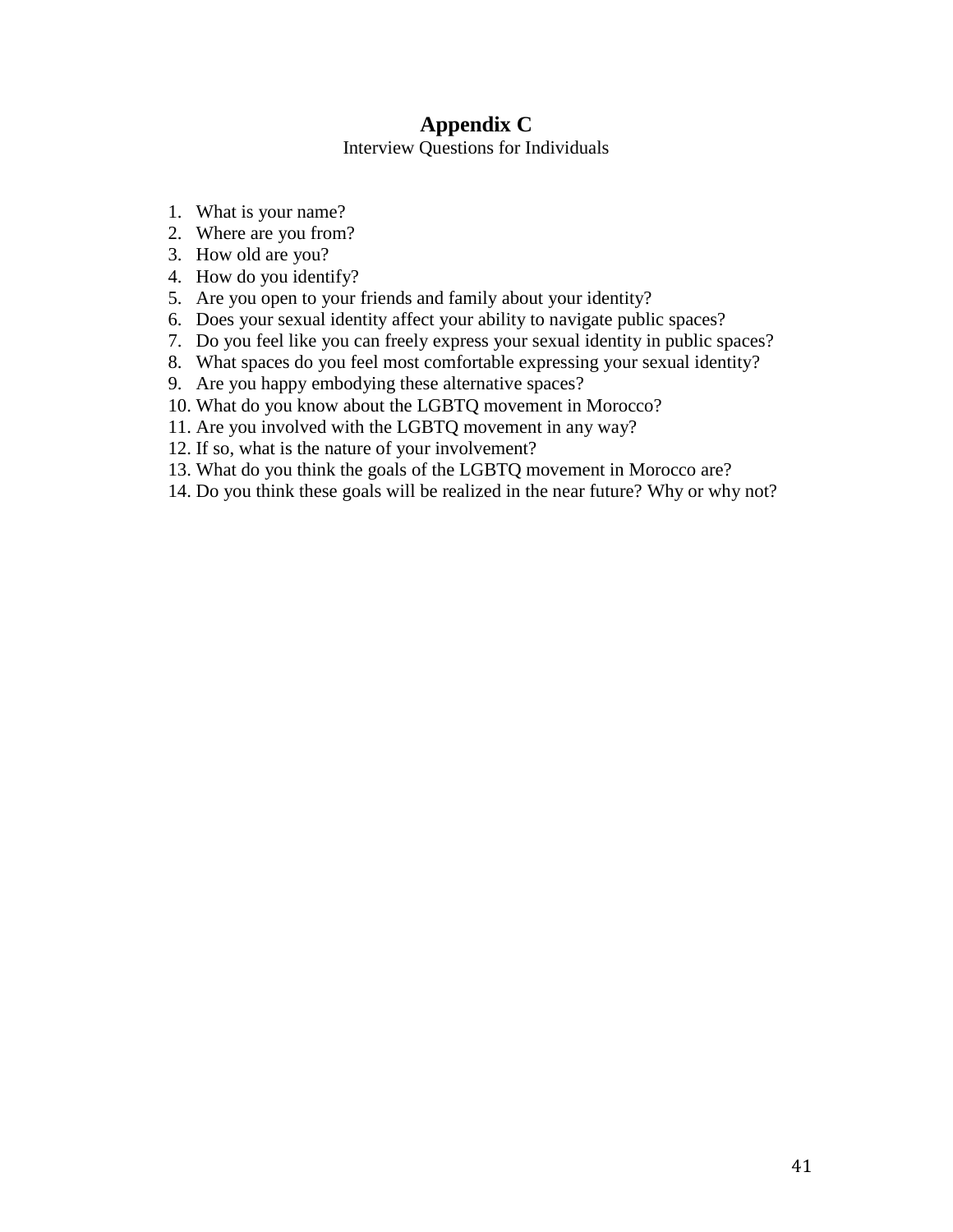# **Appendix D**

Participant Consent Form

### **1. Brief description of the purpose of this study**

The purpose of this study is to learn more about LGBTQ identifying individuals and the LGBTQ movement in Morocco.

### **1. Rights Notice**

In an endeavor to uphold the ethical standards of all SIT ISP proposals, this study has been reviewed and approved by a Local Review Board or SIT Institutional Review Board. If at any time, you feel that you are at risk or exposed to unreasonable harm, you may terminate and stop the interview. Please take some time to carefully read the statements provided below.

- **a.** *Privacy -* all information you present in this interview may be recorded, by hand, and safeguarded. Your interview will not be tape recorded. If you do not want the information recorded, you need to let the interviewer know.
- **b.** *Anonymity -* all names in this study will be kept anonymous unless the participant chooses otherwise.
- **c.** *Confidentiality*  all names will remain completely confidential and fully protected by the interviewer. By signing below, you give the interviewer full responsibility to uphold this contract and its contents. The interviewer will also sign a copy of this contract and give it to the participant.

\_\_\_\_\_\_\_\_\_\_\_\_\_\_\_\_\_\_\_\_\_\_\_\_\_ \_\_\_\_\_\_\_\_\_\_\_\_\_\_\_\_\_\_\_\_\_\_\_\_\_\_\_\_\_

\_\_\_\_\_\_\_\_\_\_\_\_\_\_\_\_\_\_\_\_\_\_\_\_\_ \_\_\_\_\_\_\_\_\_\_\_\_\_\_\_\_\_\_\_\_\_\_\_\_\_\_\_\_\_

Participant's name printed Participant's signature and date

Interviewer's name printed Interviewer's signature and date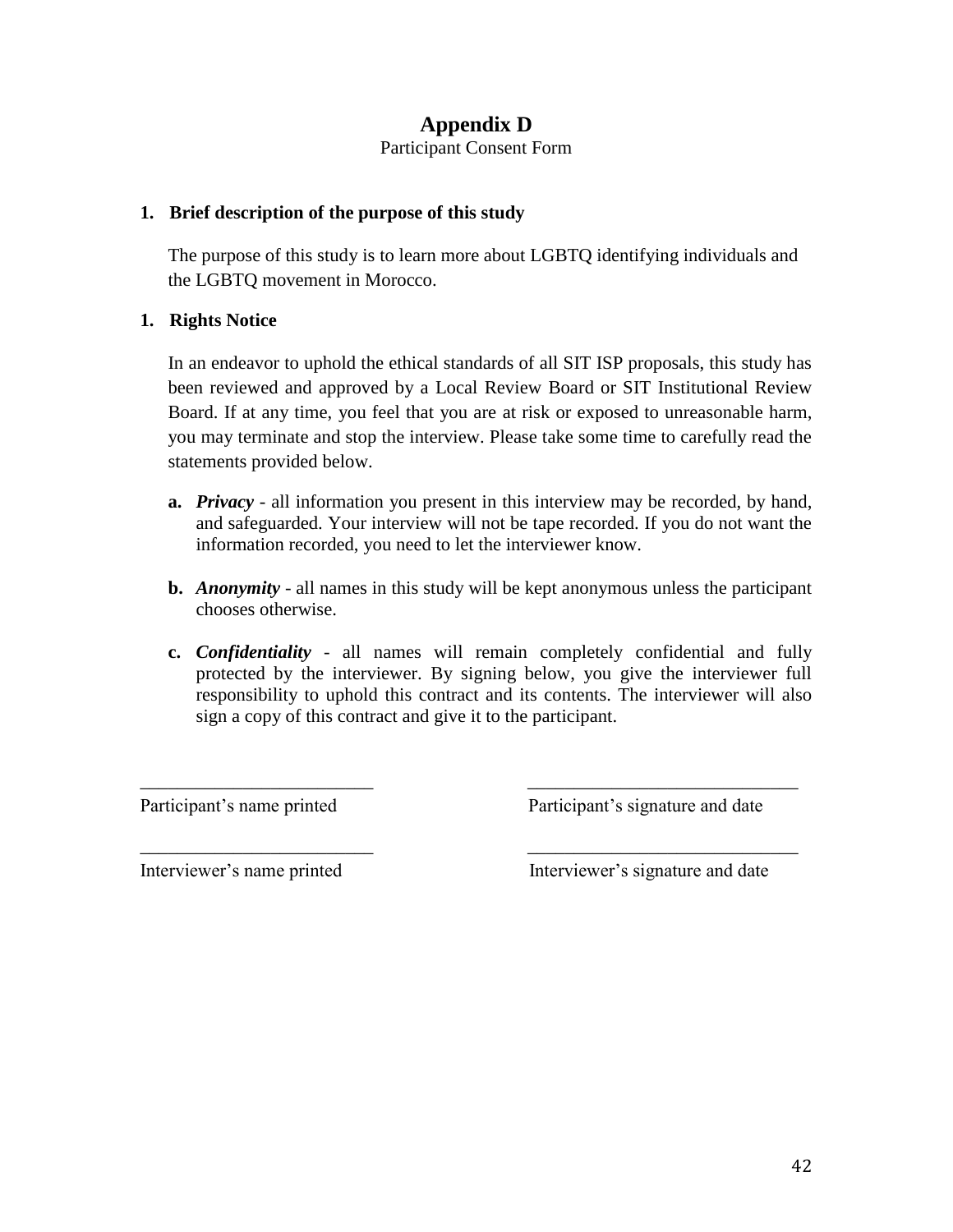# **Reference List**

Bargachi, Samir. Personal Interview, April 29, 2016.

Bayat, Asef (2010). *Life as Politics: How Ordinary People Changed the Middle East*. Netherlands: Amsterdam University Press.

Bukhari, Sahih. Book 82: Punishments of Disbelieves at War with Allah and his Apostle. 82:820.

Dawud, Abud. Book 33: Prescribed Punishments. 33:4447.

Fraser, Nancy. (1990). Rethinking the Public Sphere: A Contribution to the Critique of Actually Existing Democracy*. Social Text, (25/26)*, 56.

Frosh, Jon. (2013, September 6). There's a Place for Gays in Islam. Retrieved May 1, 2016, from http://www.theatlantic.com/entertainment/archive/2013/09/theres-a-place-forgays-in-islam/279400/

Gupta, Alok (2008). *This Alien Legacy: The Origins of 'Sodomy' Laws in British Colonialism.* Human Rights Watch.

Habermas, Jurgen. (1989). *The structural transformation of the public sphere: An inquiry into a category of bourgeois society.* Cambridge, MA: MIT Press.

Harris, Mokhtar. Personal Interview, April 26, 2016.

Hilgers, Mathieu (2014). Espaces publics liminaires en contexte semiauthoritaire. *International Web Journal, 1-15.* 

Ismael. Personal Interview, April 22, 2016.

Maha. Personal Interview, April 30, 2016.

Warner, Michael. Publics and Counterpublics (2010). *Public Culture, 14(1), 49-90.* 

Rasmussen, Terje. (2014). *Internet and the Political Public Sphere. Sociology Compass*, *8(12), 1315-1329.* 

Kluge, Alexander and Negt, Oskar. (1995). Public Sphere and Experience: Toward an Analysis of the Bourgeois and Proletarian Public Sphere. *Contemporary Sociology, 24*(1), 118.

About KifKif, (n.d). Retrieved April 20, 2016, from [http://www.kifkif.info/p/sobre](http://www.kifkif.info/p/sobre-kifkif.html)[kifkif.html](http://www.kifkif.info/p/sobre-kifkif.html)